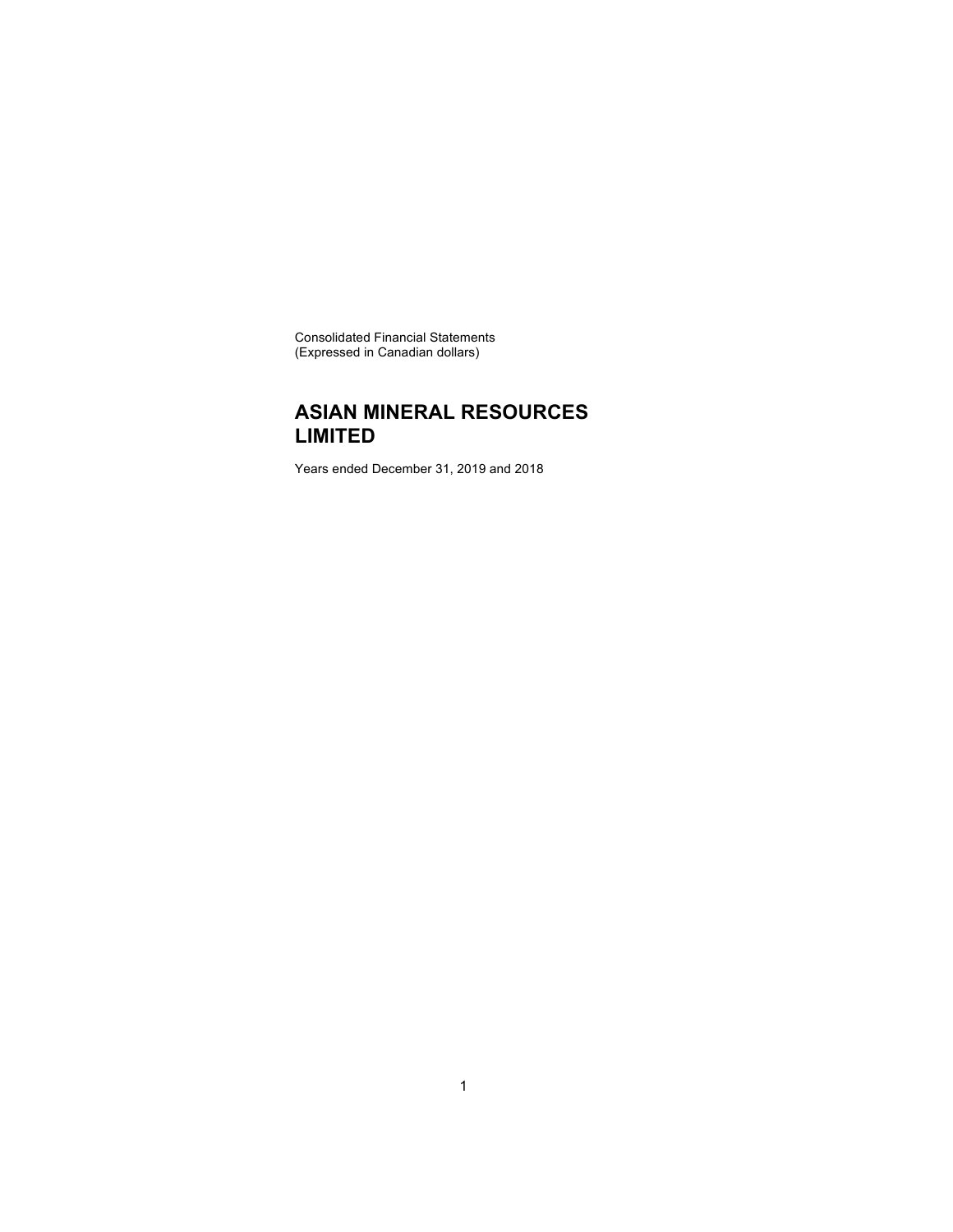

**KPMG LLP Chartered Professional Accountants** PO Box 10426 777 Dunsmuir Street Vancouver BC V7Y 1K3 Canada

Telephone (604) 691-3000 Fax (604) 691-3031<br>Internet www.kpmg.ca www.kpmg.ca

## **INDEPENDENT AUDITORS' REPORT**

To the Shareholders of Asian Mineral Resources Limited

## *Opinion*

We have audited the consolidated financial statements of Asian Mineral Resources Limited (the Entity), which comprise:

- the consolidated balance sheets as at December 31, 2019 and December 31, 2018
- the consolidated statements of operations and comprehensive income (loss) for the years then ended
- the consolidated statement of changes in equity for the years then ended
- the consolidated statements of cash flows for the years then ended
- and notes to the consolidated financial statements, including a summary of significant accounting policies

(Hereinafter referred to as the "financial statements").

In our opinion, the accompanying financial statements present fairly, in all material respects, the consolidated financial position of the Entity as at December 31, 2019 and December 31, 2018, and its consolidated financial performance and its consolidated cash flows for the years then ended in accordance with International Financial Reporting Standards.

## *Basis for Opinion*

We conducted our audit in accordance with Canadian generally accepted auditing standards. Our responsibilities under those standards are further described in the "*Auditors' Responsibilities for the Audit of the Financial Statements*" section of our auditors' report.

We are independent of the Entity in accordance with the ethical requirements that are relevant to our audit of the financial statements in Canada and we have fulfilled our other ethical responsibilities in accordance with these requirements.

We believe that the audit evidence we have obtained is sufficient and appropriate to provide a basis for our opinion.

KPMG LLP is a Canadian limited liability partnership and a member firm of the KPMG network of independent member firms affiliated with KPMG International Cooperative ("KPMG International"), a Swiss entity. KPMG Canada provides services to KPMG LLP.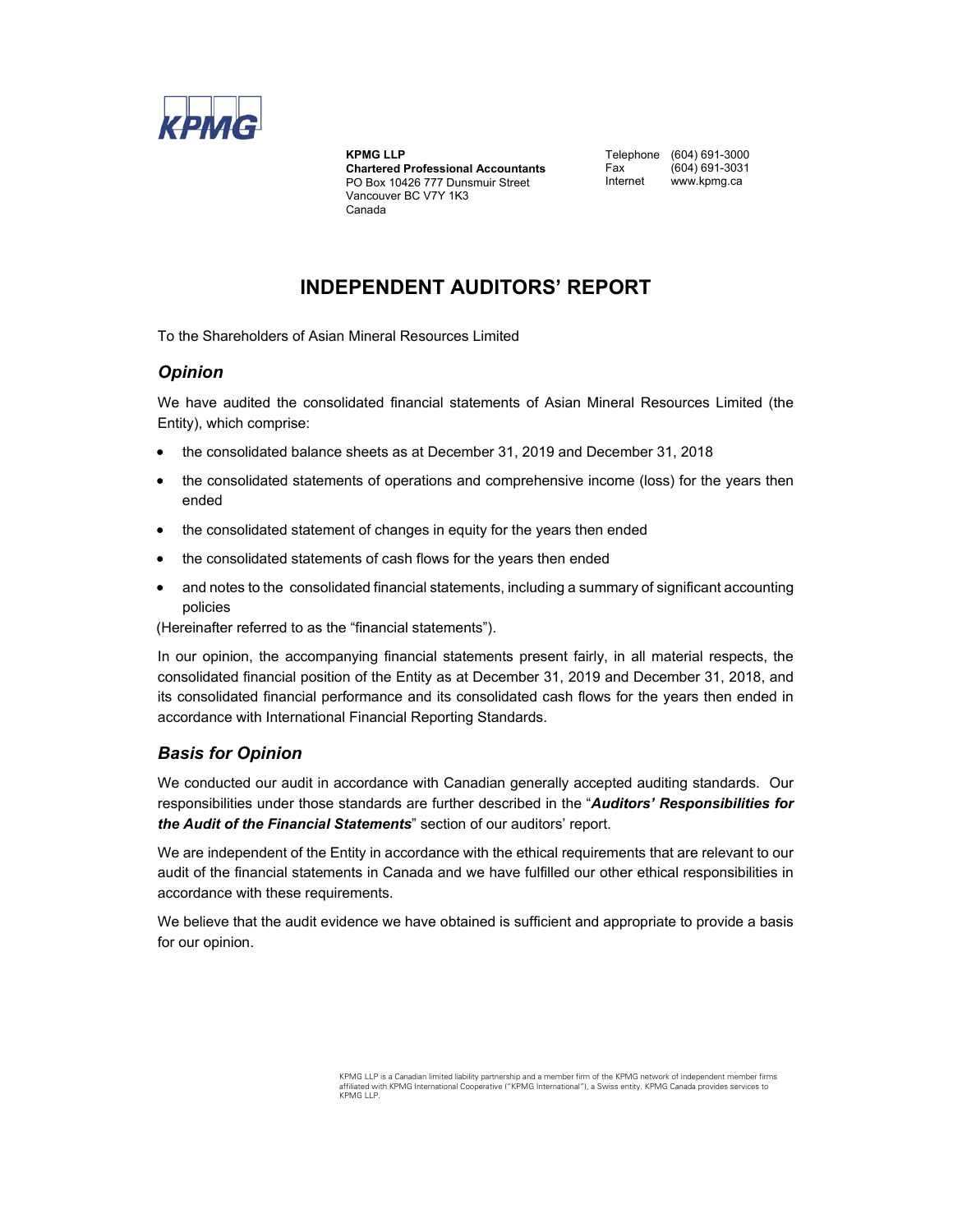

## *Material Uncertainty Related to Going Concern*

We draw attention to Note 1 in the financial statements, which indicates that the Entity has not recorded any revenues from operations, has no source of operating cash flow and no assurance that additional funding will be available.

As stated in Note 1 in the financial statements, these events or conditions, along with other matters as set forth in Note 1 in the financial statements, indicate that a material uncertainty exists that may cast significant doubt on the Entity's ability to continue as a going concern.

Our opinion is not modified in respect of this matter.

## *Other Information*

Management is responsible for the other information. Other information comprises the information included in Management's Discussion and Analysis filed with the relevant Canadian Securities Commissions.

Our opinion on the financial statements does not cover the other information and we do not and will not express any form of assurance conclusion thereon.

In connection with our audit of the financial statements, our responsibility is to read the other information identified above and, in doing so, consider whether the other information is materially inconsistent with the financial statements or our knowledge obtained in the audit and remain alert for indications that the other information appears to be materially misstated.

We obtained the information included in Management's Discussion and Analysis filed with the relevant Canadian Securities Commissions as at the date of this auditors' report. If, based on the work we have performed on this other information, we conclude that there is a material misstatement of this other information, we are required to report that fact in the auditors' report.

We have nothing to report in this regard.

## *Responsibilities of Management and Those Charged with Governance for the Financial Statements*

Management is responsible for the preparation and fair presentation of the financial statements in accordance with International Financial Reporting Standards, and for such internal control as management determines is necessary to enable the preparation of financial statements that are free from material misstatement, whether due to fraud or error.

In preparing the financial statements, management is responsible for assessing the Entity's ability to continue as a going concern, disclosing as applicable, matters related to going concern and using the going concern basis of accounting unless management either intends to liquidate the Entity or to cease operations, or has no realistic alternative but to do so.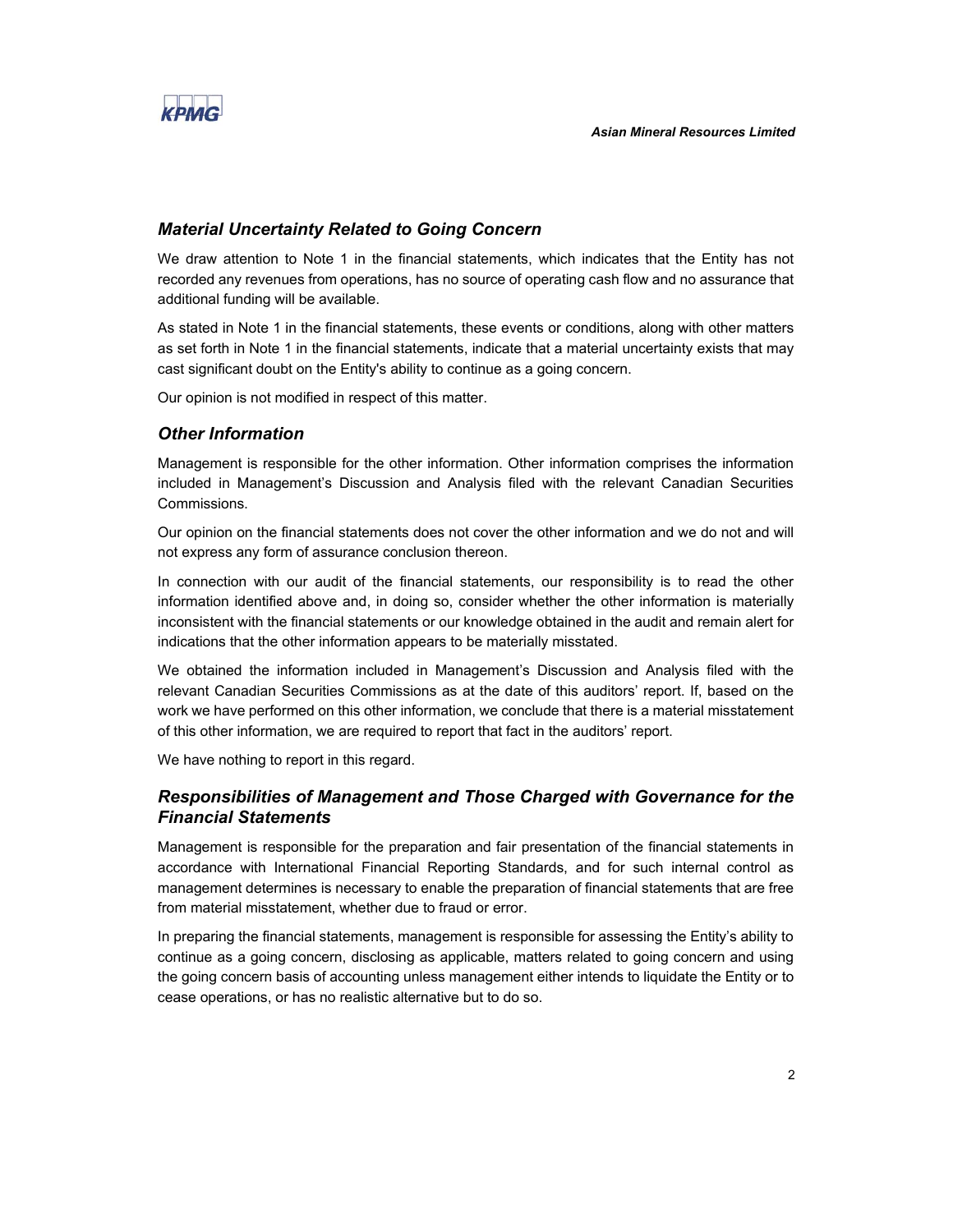

Those charged with governance are responsible for overseeing the Entity's financial reporting process.

## *Auditors' Responsibilities for the Audit of the Financial Statements*

Our objectives are to obtain reasonable assurance about whether the financial statements as a whole are free from material misstatement, whether due to fraud or error, and to issue an auditors' report that includes our opinion.

Reasonable assurance is a high level of assurance, but is not a guarantee that an audit conducted in accordance with Canadian generally accepted auditing standards will always detect a material misstatement when it exists.

Misstatements can arise from fraud or error and are considered material if, individually or in the aggregate, they could reasonably be expected to influence the economic decisions of users taken on the basis of the financial statements.

As part of an audit in accordance with Canadian generally accepted auditing standards, we exercise professional judgment and maintain professional skepticism throughout the audit.

We also:

• Identify and assess the risks of material misstatement of the financial statements, whether due to fraud or error, design and perform audit procedures responsive to those risks, and obtain audit evidence that is sufficient and appropriate to provide a basis for our opinion.

The risk of not detecting a material misstatement resulting from fraud is higher than for one resulting from error, as fraud may involve collusion, forgery, intentional omissions, misrepresentations, or the override of internal control.

- Obtain an understanding of internal control relevant to the audit in order to design audit procedures that are appropriate in the circumstances, but not for the purpose of expressing an opinion on the effectiveness of the Entity's internal control.
- Evaluate the appropriateness of accounting policies used and the reasonableness of accounting estimates and related disclosures made by management.
- Conclude on the appropriateness of management's use of the going concern basis of accounting and, based on the audit evidence obtained, whether a material uncertainty exists related to events or conditions that may cast significant doubt on the Entity's ability to continue as a going concern. If we conclude that a material uncertainty exists, we are required to draw attention in our auditors' report to the related disclosures in the financial statements or, if such disclosures are inadequate, to modify our opinion. Our conclusions are based on the audit evidence obtained up to the date of our auditors' report. However, future events or conditions may cause the Entity to cease to continue as a going concern.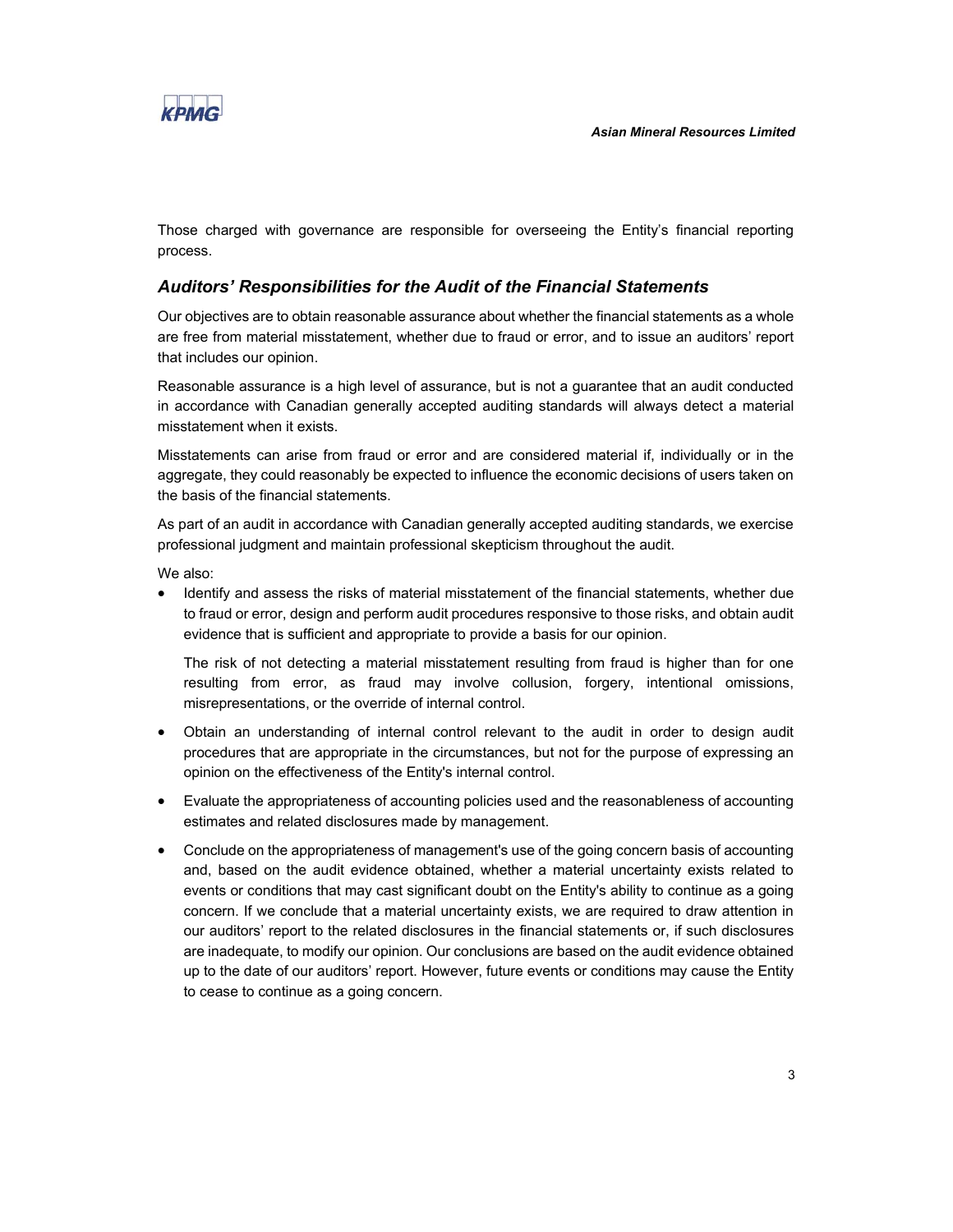

- Evaluate the overall presentation, structure and content of the financial statements, including the disclosures, and whether the financial statements represent the underlying transactions and events in a manner that achieves fair presentation.
- Communicate with those charged with governance regarding, among other matters, the planned scope and timing of the audit and significant audit findings, including any significant deficiencies in internal control that we identify during our audit.
- Provide those charged with governance with a statement that we have complied with relevant ethical requirements regarding independence, and communicate with them all relationships and other matters that may reasonably be thought to bear on our independence, and where applicable, related safeguards.
- Obtain sufficient appropriate audit evidence regarding the financial information of the entities or business activities within the group Entity to express an opinion on the financial statements. We are responsible for the direction, supervision and performance of the group audit. We remain solely responsible for our audit opinion.

Yours very truly,

 $k$ *PMG 14P* 

Chartered Professional Accountants The engagement partner on the audit resulting in this auditors' report is Guy Elliott, CPA, CA. Vancouver, Canada April 29, 2020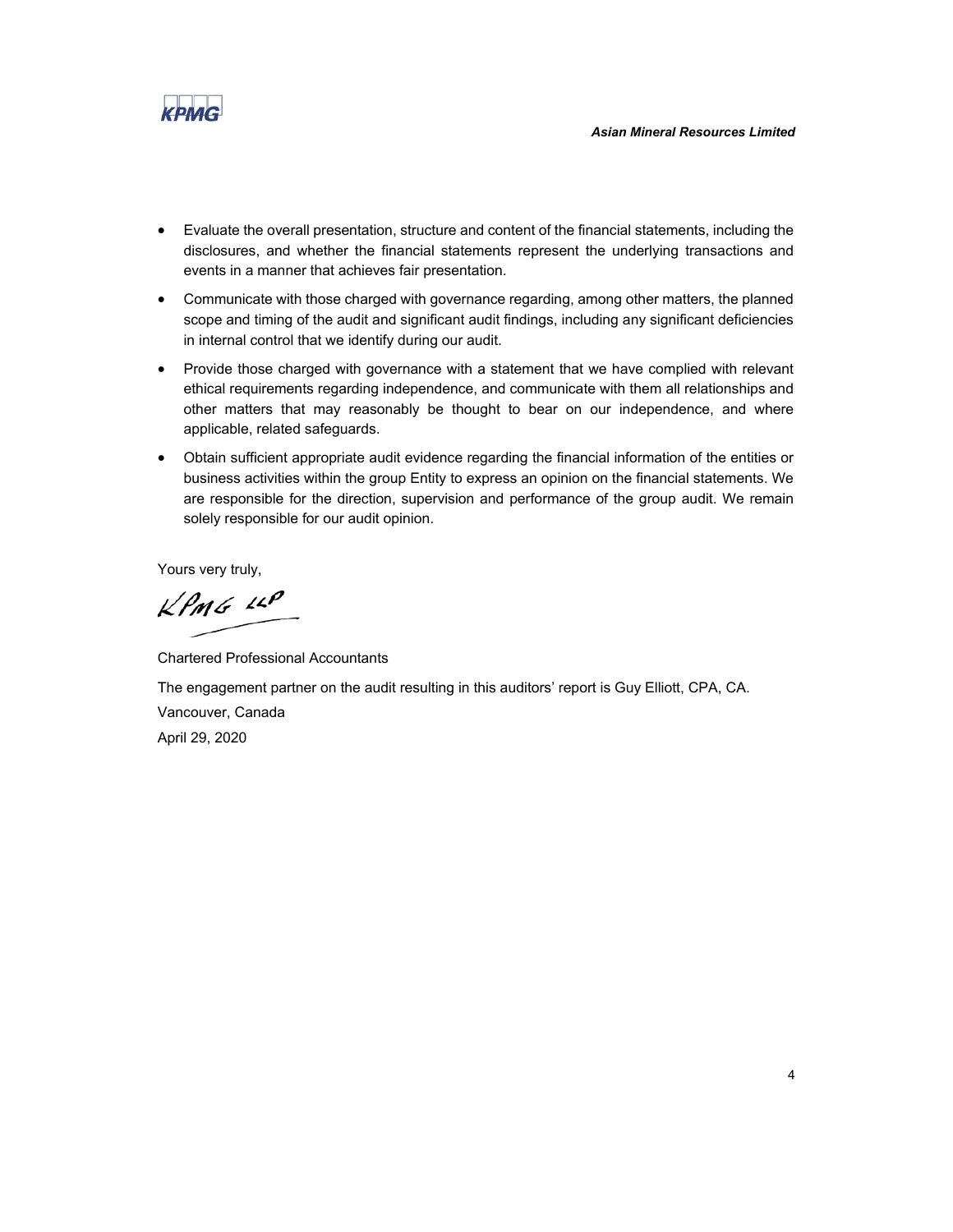Consolidated Balance Sheets (Expressed in Canadian dollars)

|                                                                                                              |                | December 31. |                  |    | December 31,      |
|--------------------------------------------------------------------------------------------------------------|----------------|--------------|------------------|----|-------------------|
|                                                                                                              | <b>Notes</b>   |              | 2019             |    | 2018              |
| <b>Assets</b>                                                                                                |                |              |                  |    |                   |
| Current assets:                                                                                              |                |              |                  |    |                   |
| Cash and cash equivalents                                                                                    |                | \$           | 493,045          | \$ | 126,037           |
| Accounts receivable and prepaid expenses                                                                     | $\overline{7}$ |              | 26,966           |    | 76,353            |
|                                                                                                              |                |              | 520,011          |    | 202,390           |
| Mineral property                                                                                             | 8              |              | 100,000          |    | 100,000           |
| <b>Total assets</b>                                                                                          |                | \$           | 620,011          | \$ | 302,390           |
| Equity (Deficit)<br><b>Current liabilities:</b><br>Short-term loan<br>Trade payables and accrued liabilities | 9<br>10        | \$           | 56,925<br>94,643 | \$ | 102,314<br>53,457 |
| Investment advances                                                                                          | 11             |              |                  |    | 359,500           |
| <b>Total liabilities</b>                                                                                     |                |              | 151,568          |    | 515,271           |
| Shareholders' equity (deficit):<br>Share capital                                                             | 12             |              | 132,256,259      |    | 131,256,259       |
| Share-based payments reserve                                                                                 |                |              | 484,924          |    | 506,142           |
| Deficit                                                                                                      |                |              | (132, 272, 740)  |    | (131, 975, 282)   |
| Total shareholders' equity (deficit)                                                                         |                |              | 468,443          |    | (212, 881)        |
| Total liabilities and shareholders' equity (deficit)                                                         |                | \$           | 620,011          | \$ | 302,390           |

Going concern (note 1) Subsequent events (notes 22 and 23)

The accompanying notes form an integral part of these consolidated financial statements.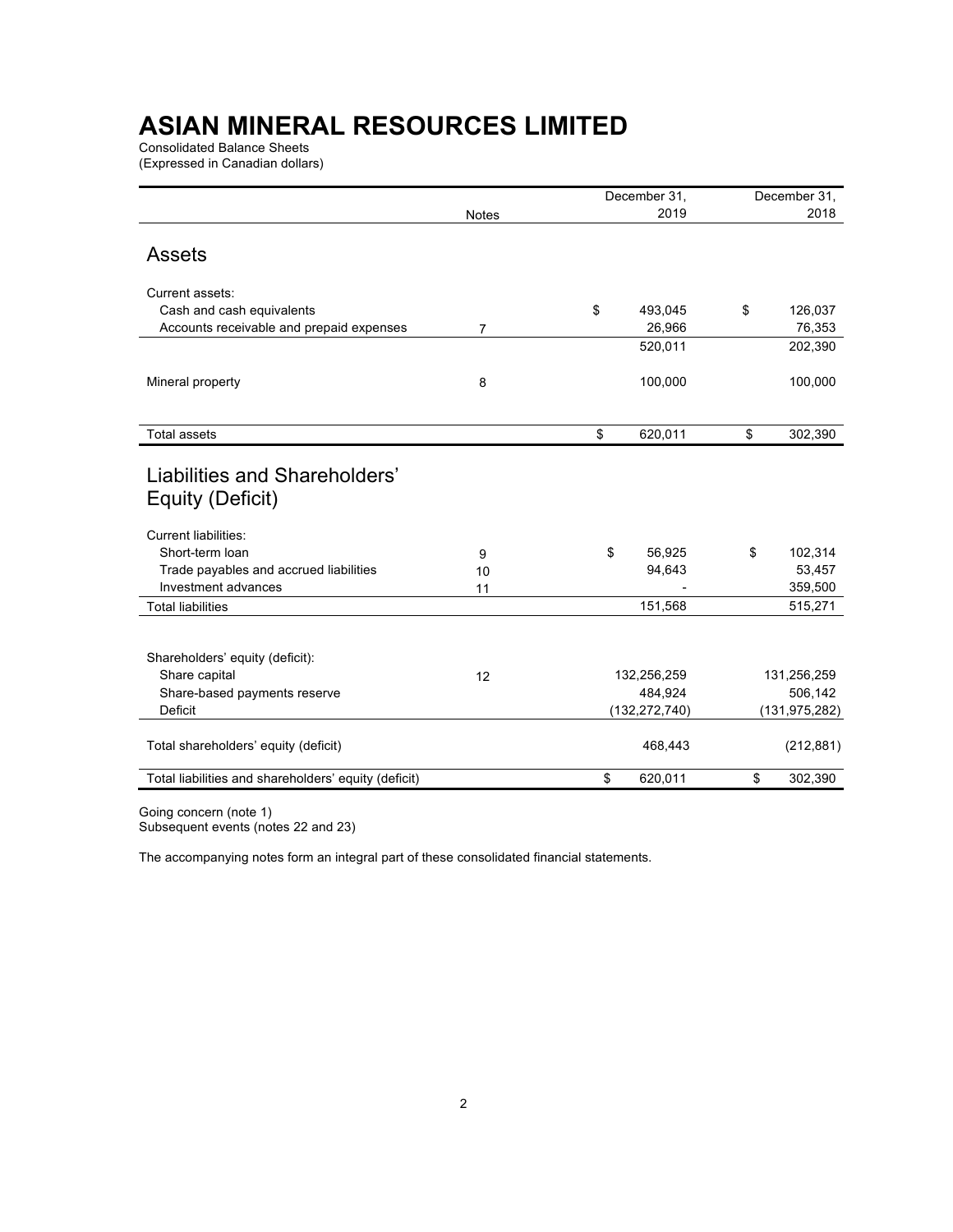Consolidated Statements of Operations and Comprehensive Income (Loss) (Expressed in Canadian dollars) Years ended December 31, 2019 and 2018

|                                                                                    | <b>Notes</b> | 2019             |    | 2018          |
|------------------------------------------------------------------------------------|--------------|------------------|----|---------------|
|                                                                                    |              |                  |    |               |
| Operating costs                                                                    |              |                  |    |               |
| Care and maintenance costs                                                         |              | \$               | \$ | (147, 357)    |
| General and administrative expenses                                                | 13           | (205, 323)       |    | (912,700)     |
| Lawsuit settlement                                                                 |              |                  |    | (300,000)     |
| Exploration recovery (expense)                                                     |              | (850)            |    | 37,645        |
| Other income                                                                       |              |                  |    | 44,974        |
| Decklar due diligence and other costs                                              | 22           | (112, 430)       |    |               |
| Operating loss                                                                     |              | (318, 603)       |    | (1, 277, 438) |
|                                                                                    |              |                  |    |               |
| Finance income                                                                     |              | 4,654            |    | 1,545         |
| Finance expense                                                                    | 14           | (4, 727)         |    | (190, 661)    |
| Gain on disposal of Vietnam operation                                              | 15           |                  |    | 20,546,599    |
|                                                                                    |              | (73)             |    | 20,357,483    |
| Net income (loss) for the year                                                     |              | (318, 676)       |    | 19,080,045    |
|                                                                                    |              |                  |    |               |
| Other comprehensive income (loss):                                                 |              |                  |    |               |
| Foreign currency translation                                                       |              |                  |    | (502, 670)    |
| Accumulated translation gains included in gain on<br>disposal of Vietnam operation |              |                  |    | (17,014,947)  |
|                                                                                    |              |                  |    |               |
| Comprehensive income (loss) for the year                                           |              | \$<br>(318, 676) | \$ | 1,562,428     |
|                                                                                    |              |                  |    |               |
| Net income (loss) for the year attributable to:                                    |              |                  |    |               |
| Shareholders of the Company                                                        |              | \$<br>(318, 676) | S  | 19,144,739    |
| Non-controlling interest                                                           |              |                  |    | (64, 694)     |
|                                                                                    |              |                  |    |               |
| Net income (loss) for the year                                                     |              | \$<br>(318, 676) | \$ | 19,080,045    |
|                                                                                    |              |                  |    |               |
| Comprehensive income (loss) for the year attributable to:                          |              |                  |    |               |
| Shareholders of the Company                                                        |              | \$<br>(318, 676) | \$ | 1,677,389     |
| Non-controlling interest                                                           |              |                  |    | (114, 961)    |
| Comprehensive income (loss) for the year                                           |              | \$<br>(318, 676) | \$ | 1,562,428     |
|                                                                                    |              |                  |    |               |
| Basic and diluted shareholders' income (loss) per share                            | 12(f)        | \$<br>(0.02)     | \$ | 3.78          |
|                                                                                    |              |                  |    |               |
|                                                                                    |              |                  |    |               |

The accompanying notes form an integral part of these consolidated financial statements.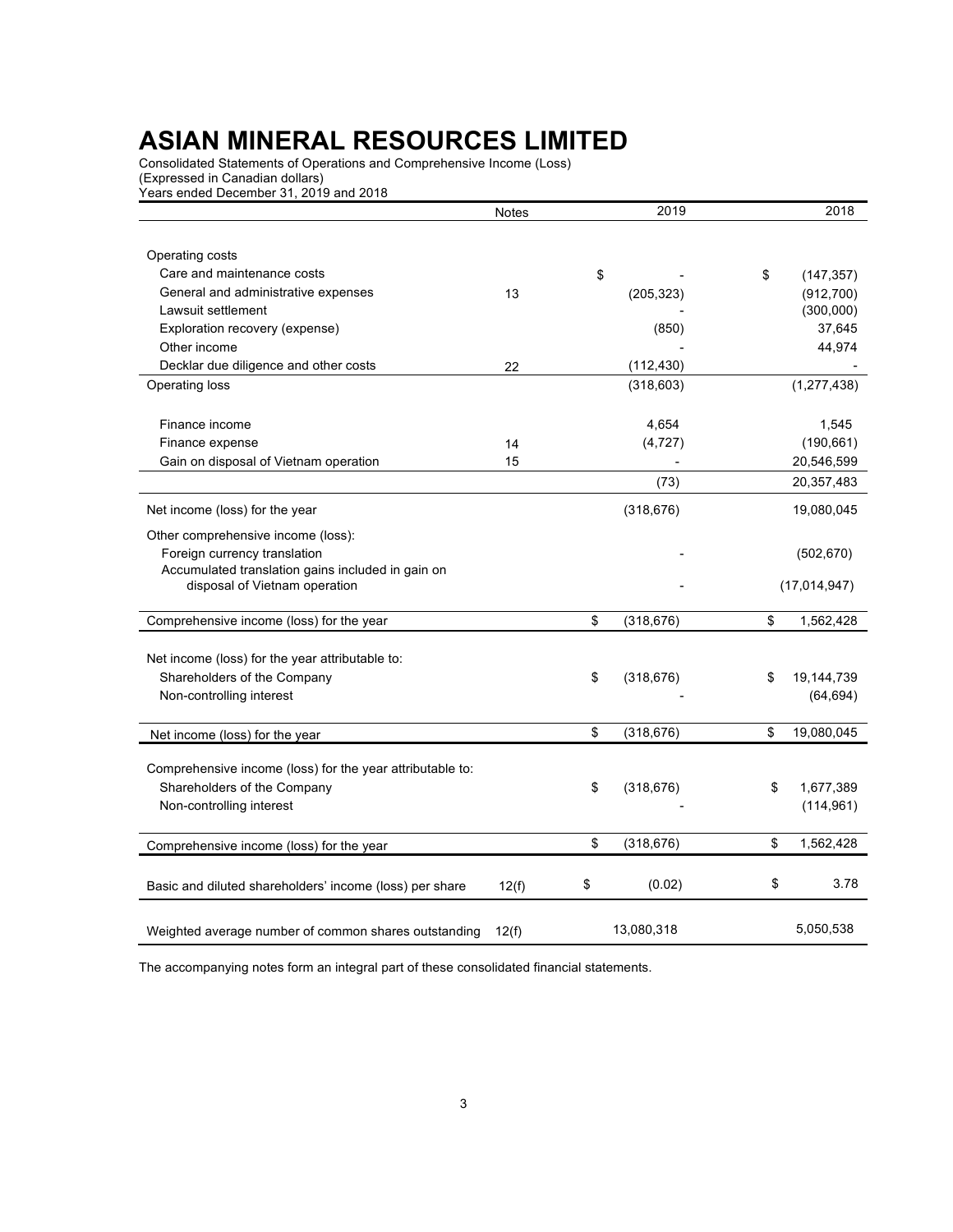ASIAN MINERAL RESOURCES LIMITED **ASIAN MINERAL RESOURCES LIMITED** Consolidated Statement of Changes in Equity

Consolidated Statement of Changes in Equity<br>(Expressed in Canadian dollars, except number of common shares)<br>Years ended December 31, 2019 and 2018 (Expressed in Canadian dollars, except number of common shares) Years ended December 31, 2019 and 2018

| 468,443        | ↮ | ക                               | 468,443                 | မာ                    | \$(132,272,740)                                 |                                    |   | 484,924                      | ക | 132,256,259                      | 22,079,770 \$                    | Balance, December 31, 2019              |
|----------------|---|---------------------------------|-------------------------|-----------------------|-------------------------------------------------|------------------------------------|---|------------------------------|---|----------------------------------|----------------------------------|-----------------------------------------|
| (318, 676)     |   |                                 | (318, 676)              |                       | (318, 676)                                      |                                    |   |                              |   |                                  |                                  | Net loss for the year                   |
|                |   |                                 |                         |                       | 21,218                                          |                                    |   | (21, 218)                    |   |                                  |                                  | Expiry of options                       |
| 1,000,000      |   |                                 | 1,000,000               |                       |                                                 |                                    |   |                              |   | 1,000,000                        | 13,333,333                       | Issue of shares                         |
| (212, 881)     | ക | ക                               | (212, 881)              | $\boldsymbol{\omega}$ | $$$ (131,975,282)                               |                                    | ⊬ | 506,142                      | ക | 131,256,259                      | 8,746,437 \$                     | Balance, December 31, 2018              |
|                |   |                                 |                         |                       |                                                 |                                    |   |                              |   |                                  |                                  | non-controlling interest                |
|                |   |                                 |                         |                       |                                                 |                                    |   |                              |   |                                  |                                  | of currency translation reserve and     |
| 7,804,987      |   | 5,675,195                       | 2,129,792               |                       | 19,144,739                                      | (17,014,947)                       |   |                              |   |                                  |                                  | Net income for the year and elimination |
| (502, 670)     |   | (50, 267)                       | (452, 403)              |                       |                                                 | (452, 403)                         |   |                              |   |                                  |                                  | Currency translation gain               |
|                |   |                                 |                         |                       | 400,906                                         |                                    |   | (400, 906)                   |   |                                  |                                  | Expiry of options                       |
| 109,045        |   |                                 | 109,045                 |                       |                                                 |                                    |   | 109,045                      |   |                                  |                                  | Share-based payments                    |
| 2,383,404      |   |                                 | 2,383,404               |                       |                                                 |                                    |   |                              |   | 2,383,404                        | 4,766,808                        | Issue of shares, net of costs           |
| \$(10,007,647) |   | \$ (5,624,928)                  |                         |                       | $17,467,350$ $$(151,520,927)$ $$$ $(4,382,719)$ |                                    |   | 798,003                      |   | 28,872,855                       | 3,979,629 \$                     | Balance, January 1, 2018                |
| Total          |   | Non-<br>controlling<br>interest | Shareholders'<br>equity |                       | Deficit                                         | reserve<br>translation<br>Currency |   | reserve<br>based<br>payments |   | (note $12$ )<br>Share<br>capital | (note $12$ )<br>shares<br>common |                                         |
|                |   |                                 |                         |                       |                                                 |                                    |   | Share-                       |   |                                  | Number of                        |                                         |

The accompanying notes form an integral part of these consolidated financial statements. The accompanying notes form an integral part of these consolidated financial statements.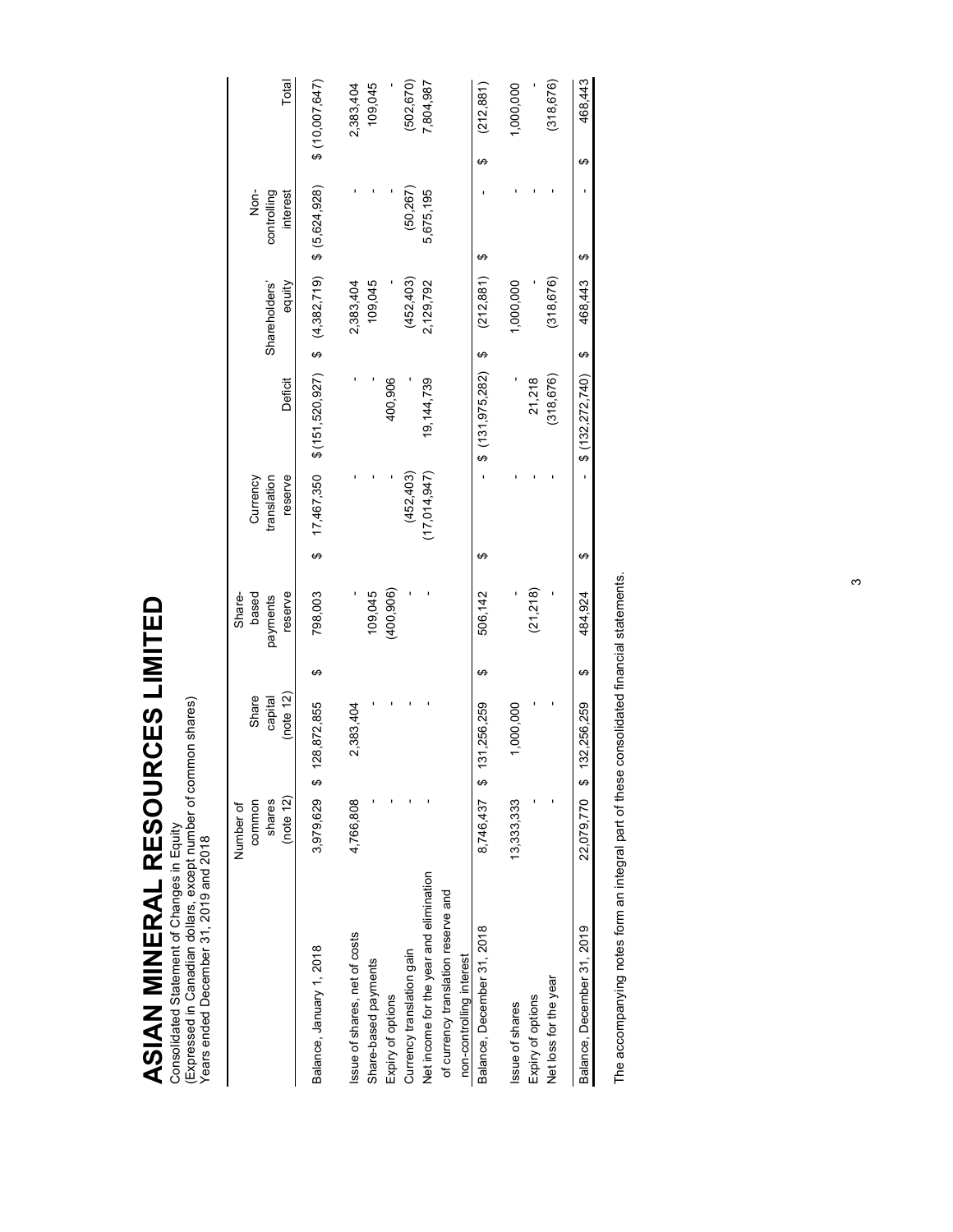Condensed Consolidated Statements of Cash Flows (Expressed in Canadian dollars) Years ended December 31, 2019 and 2018

|                                                                                       | <b>Notes</b> | 2019             | 2018             |
|---------------------------------------------------------------------------------------|--------------|------------------|------------------|
| Cash provided by (used in):                                                           |              |                  |                  |
| Operating activities:                                                                 |              |                  |                  |
| Net income (loss) for the year                                                        |              | \$<br>(318, 676) | 19,080,045<br>\$ |
| Items not involving cash:                                                             |              |                  |                  |
| Share-based payments                                                                  | 12           |                  | 109,045          |
| Gain on disposal of Vietnam operation                                                 | 15           |                  | (20, 546, 599)   |
| Lawsuit settlement by issue of shares                                                 |              |                  | 300,000          |
| Interest expense on short term loan                                                   |              | 4,609            | 190,661          |
| Changes in non-cash operating working capital:                                        |              |                  |                  |
| Accounts receivable and prepaid expenses                                              |              | 49,387           | (252, 146)       |
| Inventories                                                                           |              |                  | 139              |
| Accounts payable and accrued liabilities                                              |              | 41,188           | (319, 640)       |
| Cash flow used in operating activities                                                |              | (223, 492)       | (1,438,495)      |
| Financing activities:                                                                 |              |                  |                  |
| Private placement                                                                     |              | 640,000          |                  |
| Short-term loans (repaid) obtained                                                    |              | (50,000)         | 797,196          |
| Investment advance                                                                    |              | 500              | 359,500          |
| Interest paid                                                                         |              |                  | (79, 740)        |
|                                                                                       |              |                  |                  |
| Cash flow provided by financing activities                                            |              | 590,500          | 1,076,956        |
| Investing activities:                                                                 |              |                  |                  |
| Cash included in disposed operation                                                   | 15           |                  | (16, 142)        |
|                                                                                       |              |                  |                  |
| Cash flow used in investing activities                                                |              |                  | (16, 142)        |
| Net increase (decrease) in cash and cash equivalents                                  |              | 367,008          | (377, 681)       |
| Effect of foreign exchange rate fluctuations on cash held<br>in foreign jurisdictions |              |                  | 1,351            |
| Cash and cash equivalents, beginning of year                                          |              | 126,037          | 502,367          |
| Cash and cash equivalents, end of year                                                |              | \$<br>493,045    | 126,037          |

Supplemental cash flow information (note 19)

The accompanying notes form an integral part of these consolidated financial statements.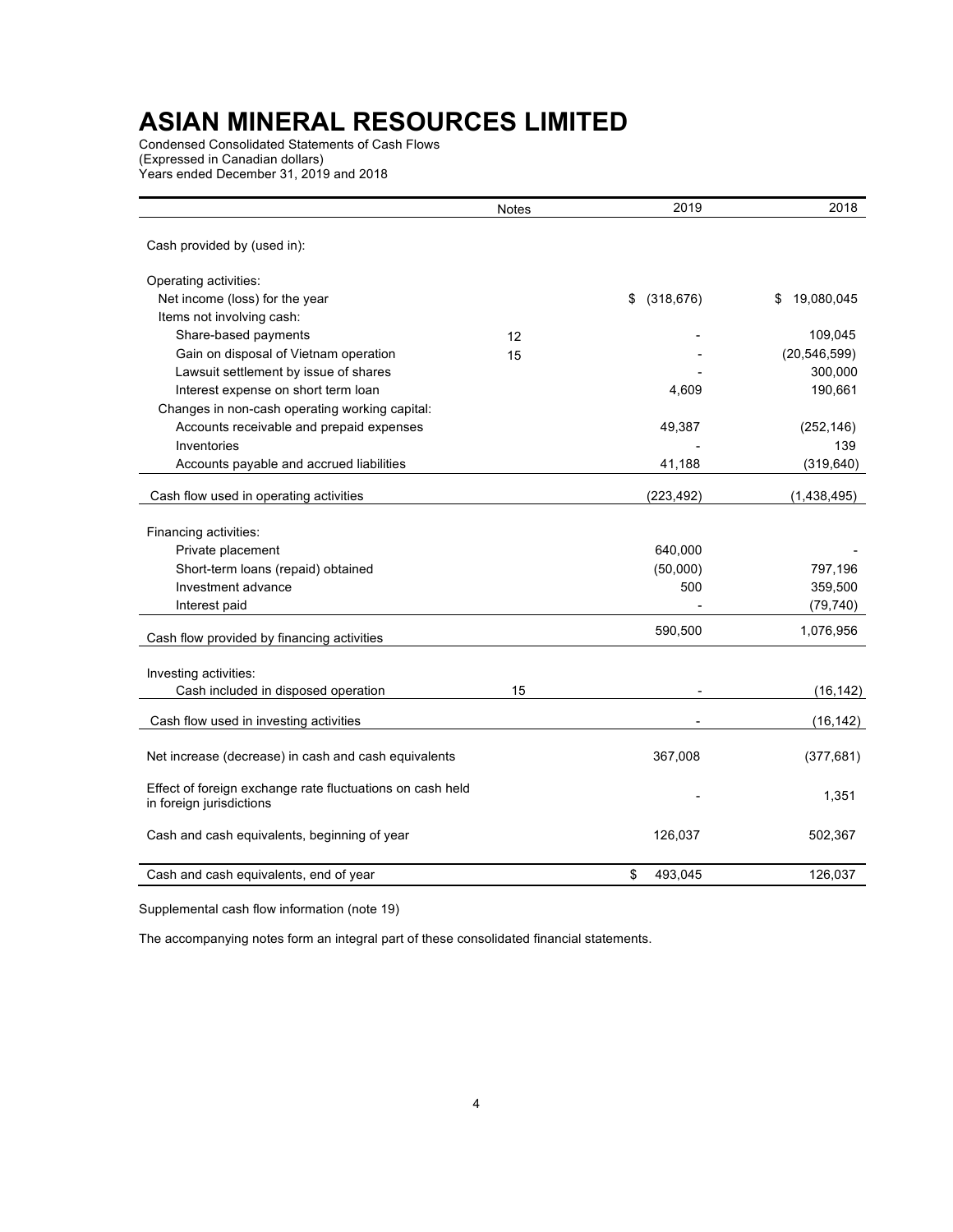Notes to the Consolidated Financial Statements (Expressed in Canadian dollars, unless otherwise stated) For the year ended December 31, 2019 and 2018

#### **1. Nature of business and going concern:**

Asian Mineral Resources Limited (the "Company" or "AMR") is incorporated under the laws of the Province of British Columbia by a certificate of continuance as of December 31, 2004, having previously been incorporated and registered under the New Zealand Companies Act 1993. On April 19, 2004, the Company became listed on the TSX-Venture Exchange (TSX-V). The Company's principal business activities are the exploration and development of mineral property interests. The Company's registered corporate office is located at 120 Adelaide Street West, Suite 2500, Toronto, Ontario, Canada M5H 1T1.

The Company's principal mineral property interest, until July 17, 2018, was a nickel joint venture, in the Ban Phuc Project Area located 160 km west of Hanoi in Son La Province, in northwestern Vietnam. Development of the project completed in 2012, with commercial production commencing November 1, 2013. Mining and processing operations were suspended in September 2016 when operations transitioned to care and maintenance. After a thorough strategic review process, the Company announced the sale of the Ban Phuc Nickel Mine on July 17, 2018 after approval by the Company's shareholders, which allowed for an orderly exit from Vietnam.

These consolidated financial statements have been prepared on a going concern basis, which assumes that the Company will continue in operation for the foreseeable future and will be able to realize its assets and discharge its liabilities in the normal course as they come due. As at December 31, 2019, the Company had an accumulated deficit of \$132.3 million, with cash and cash equivalents of \$493,045, and working capital of \$368,443. It is expected that funds on hand at December 31, 2019 and the \$250,000 raised on the issue of common shares on exercise of warrants subsequent to December 31,2019 (note 23) will cover all corporate administrative costs and minimum required Holt mineral property exploration costs for the next year. However, additional financing may be needed to acquire and develop strategic assets and the Company has no source of operating cash flow and no assurance that additional funding will be available. These factors indicate the existence of an uncertainty that may cast significant doubt about the Company's ability to continue as a going concern.

There can be no assurance that the Company will be able to obtain requisite financing in the future and, if realized, such financing might not be favourable to the Company and might involve substantial dilution to existing shareholders. Should the Company not be able to continue as a going concern, adjustments to the carrying values and classification of its assets and liabilities would be required.

In September 2019 the Company completed a non-brokered private placement of 8,533,333 units at a price \$0.075 per unit, for aggregate gross proceeds of \$640,000 and issued 4,800,000 units at a price of \$0.075 to settle \$360,000 of investment advances. Each unit consisted of one common share of the Company, and one common share purchase warrant entitling the holder to acquire one common share at a price of \$0.10 per common share for 24 months. All securities issued pursuant to the private placement were subject to a fourmonth hold period. No finder's fees were paid in connection with the placement.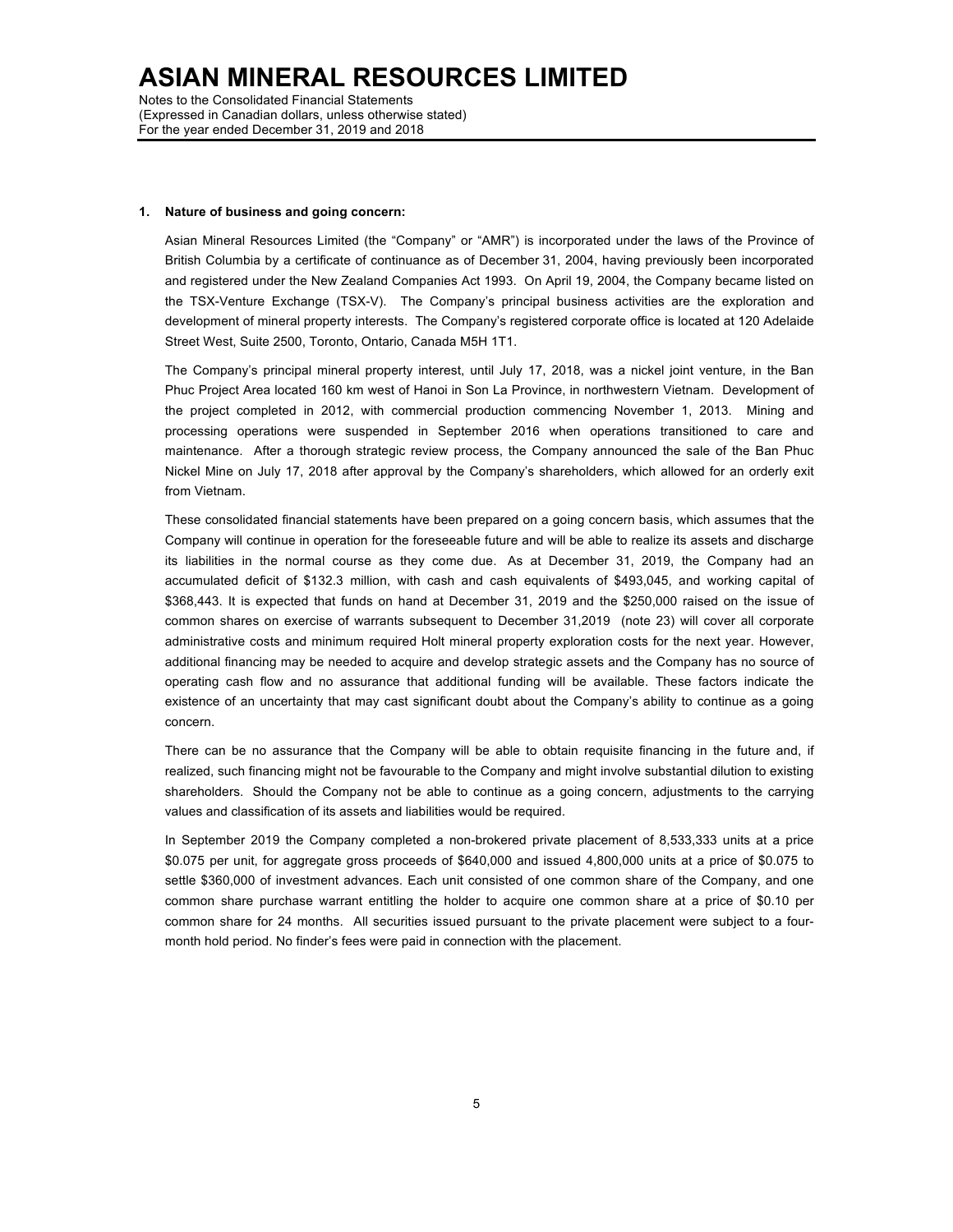Notes to the Consolidated Financial Statements (Expressed in Canadian dollars, unless otherwise stated) For the year ended December 31, 2019 and 2018

### **2. Basis of preparation:**

(a) Statement of compliance:

These consolidated financial statements have been prepared in accordance with International Financial Reporting Standards ("IFRS") as issued by the International Accounting Standards Board ("IASB").

(b) Approval of the financial statements:

The consolidated financial statements of the Company for the year ended December 31, 2019, were reviewed by the Audit Committee and approved and authorized for issue by the Board of Directors on April 28 2020.

### **3. Significant accounting policies:**

The accounting policies set out below have been applied consistently for all periods presented in these consolidated financial statements.

(a) Basis of measurement:

These consolidated financial statements have been prepared on the historical cost basis, utilizing the accrual method of accounting unless otherwise described in the following notes.

(b) Revenue recognition:

Revenue from sales of minerals is recognized at the time of shipment, at which time legal title and risk pass to the customer and provisional revenue is recorded at current month average price as per the London Metals Exchange. Changes between the prices recorded upon recognition of provisional revenue and final price due to fluctuation in metal market prices result in the existence of an embedded derivative in the accounts receivable. This embedded derivative is recorded at fair value, with changes in fair value classified as a component of revenue and receivables. Changes in the estimate of mineral content resulting from the final independent analysis are recognized at the point at which such analysis is agreed upon between the Company and its customers.

(c) Currency translation:

The functional and presentation currency of the Company is the Canadian dollar. The functional currency of its former subsidiary, Ban Phuc Nickel Mines Limited Liability Company ("BPNM"), was the United States dollar. Transactions in currencies other than the functional currency are recorded at the rate of exchange prevailing on the date of the transaction. Monetary assets and liabilities are translated at the exchange rate in place on the reporting date. Non-monetary items that are measured at historical cost in a foreign currency are translated at the exchange rate on the date of the transaction. Non-monetary assets and liabilities denominated in foreign currencies that are measured at fair value are retranslated to the functional currency at the exchange rate at the date the fair value was determined. Foreign currency translation differences are recognized in profit or loss.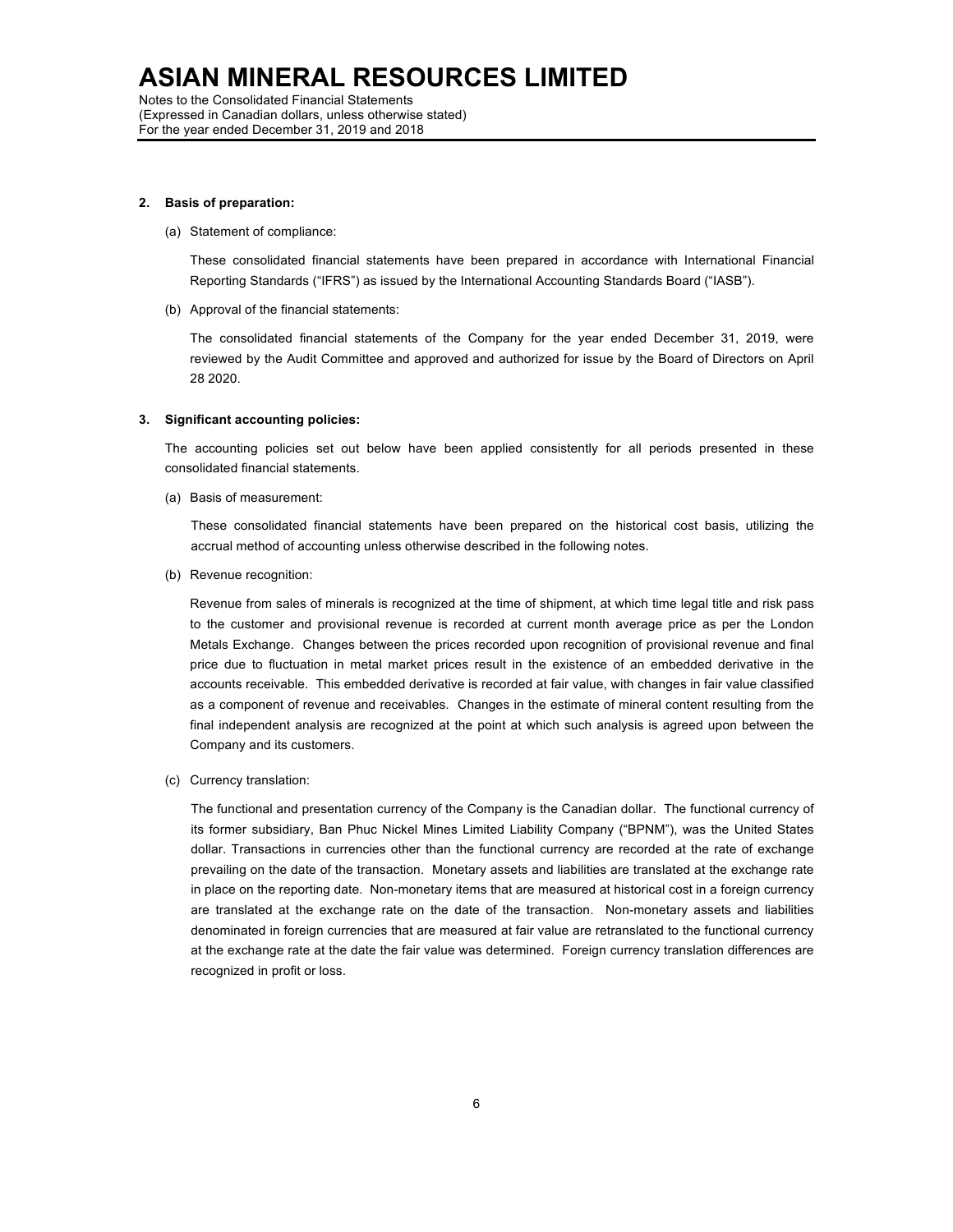Notes to the Consolidated Financial Statements (Expressed in Canadian dollars, unless otherwise stated) For the year ended December 31, 2019 and 2018

#### **3. Significant accounting policies (continued):**

(c) Currency translation (continued):

For consolidation purposes, BPNM was translated into the Company's presentation currency of Canadian dollars. Assets and liabilities were translated using the exchange rate prevailing at the end of the reporting period. Income and expense items were translated at the average exchange rate for the relevant period. Translation differences were recognized in other comprehensive income (loss) and accumulated within equity in the currency translation reserve, until the asset was disposed of in the third quarter of 2018.

#### (d) Basis of consolidation:

These consolidated financial statements include the accounts of the Company and its former subsidiaries. The Company's subsidiaries were disposed of in the third quarter of 2018 on disposition of the Ban Phuc Mine (note 15). All intercompany transactions and balances between the Company and its subsidiaries were eliminated on consolidation. For partially owned subsidiaries, the interest attributable to noncontrolling shareholders was reflected in non-controlling interest. The Company determines whether it shall consolidate a subsidiary by assessing whether it has control over the subsidiary. Factors considered in such an assessment include whether the Company is exposed, or has rights, to variable returns from its involvement with the subsidiary and has the ability to affect those returns through its power over the subsidiary.

The Company currently has no subsidiaries. However significant subsidiaries of the Company prior to the sale of its investment in Vietnam assets on July 17, 2018 (note 15) were as follows:

| Name                                            | Country of<br>incorporation | Effective<br>interest |
|-------------------------------------------------|-----------------------------|-----------------------|
| Ban Phuc Nickel Mines Limited Liability Company | Vietnam                     | 90%                   |
| Asian Mineral Resources Nickel Limited          | Cook Islands                | 100%                  |

(e) Cash and cash equivalents:

Cash and cash equivalents consist of cash in hand, deposits held at call with banks and other short-term highly liquid investments with original maturities of three months or less when acquired.

(f) Prepayments:

Prepayments to suppliers and contractors are based on the contract progress, with payments made at specified stages of the contract. These payments are recognized in the balance sheet as prepaid expenses.

(g) Property, plant, and equipment:

Property, plant and, equipment are stated at cost less accumulated depreciation and accumulated impairment losses. Plant and equipment includes capitalized development expenditures. Cost includes expenditures that are directly attributable to the acquisition or construction of an asset and includes the direct charges associated with bringing the asset to the location and condition necessary for its intended use and an initial estimate of the costs of dismantling and removing the item and restoring the site on which it is located.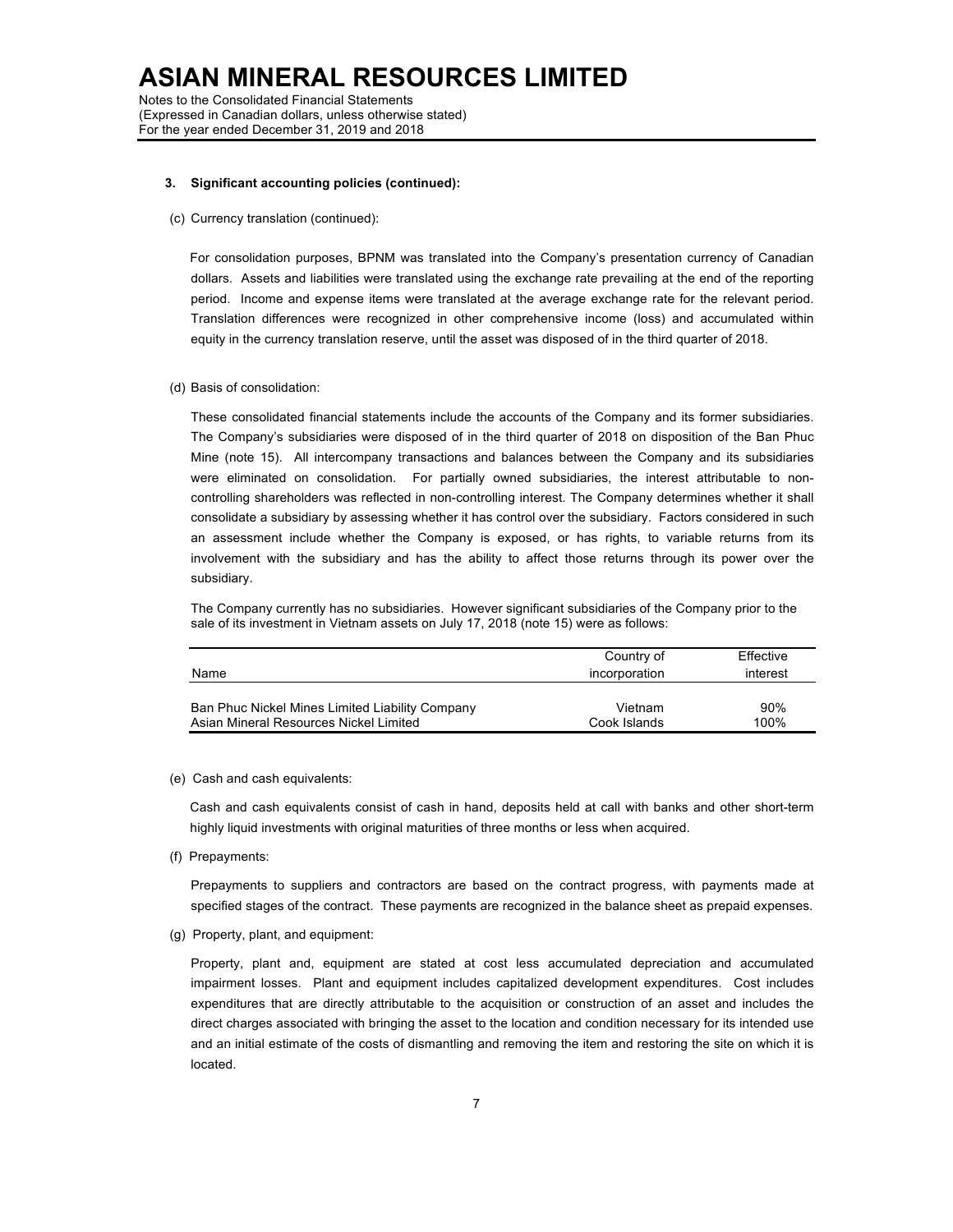Notes to the Consolidated Financial Statements (Expressed in Canadian dollars, unless otherwise stated) For the year ended December 31, 2019 and 2018

#### **3. Significant accounting policies (continued):**

#### (g) Property, plant and equipment (continued):

Depreciation is provided on plant and equipment, calculated on a unit-of-production basis so as to write off the net cost or other revalued amount of each asset over its expected useful life to its estimated residual value. The estimated useful lives, residual values and depreciation method are reviewed at the end of each annual financial period with the effect of any changes recognized on a prospective basis.

| Asset                                                                                                                                          | Basis                                                                                           | Rate range                                  |
|------------------------------------------------------------------------------------------------------------------------------------------------|-------------------------------------------------------------------------------------------------|---------------------------------------------|
| Building, machinery, motor vehicles, infrastructure<br>Furniture and office equipment<br>Licenses and franchises<br>Plant and mine development | Straight-line<br>Straight-line<br>Straight-line<br>Unit of production based<br>mineral reserves | 14% - 25%<br>$11\% - 33\%$<br>$11\% - 33\%$ |

The expenditures related to construction are capitalized as construction-in-progress and are included within property, plant, and equipment. Construction in progress represents the cost of remaining plant and mine development, which is under construction. Costs directly attributable with ongoing construction related activities during the commissioning phase of new assets incurred in the period before they are operating in the way intended by management are capitalized; all other costs not directly attributable are expensed. No depreciation is provided for construction in progress during the period of construction.

(h) Mineral property interest:

Exploration expenses incurred prior to determination of the technical feasibility and commercial viability of mining operations and issuance of a mining license are expensed as incurred. Mineral property acquisition costs and exploration and development expenditures incurred subsequent to the determination of technical feasibility and commercial viability of mining operations and issuance of a mining license are deferred, less accumulated amortization and accumulated impairment losses, if any, until the property to which they relate commences commercial production, is sold, allowed to lapse or is abandoned. Technical feasibility and commercial viability generally coincide with the establishment of proven and probable reserves; however, this determination may be impacted by management's assessment of certain modifying factors. When commercial production in an area of interest has commenced, the associated costs are amortized over the estimated economic life of the mine on a units-of-production basis using proven and probable reserves (as defined by National Instrument 43-101).

Changes in factors such as estimates of proven and probable reserves that affect units-of-production calculations are accounted for on a prospective basis.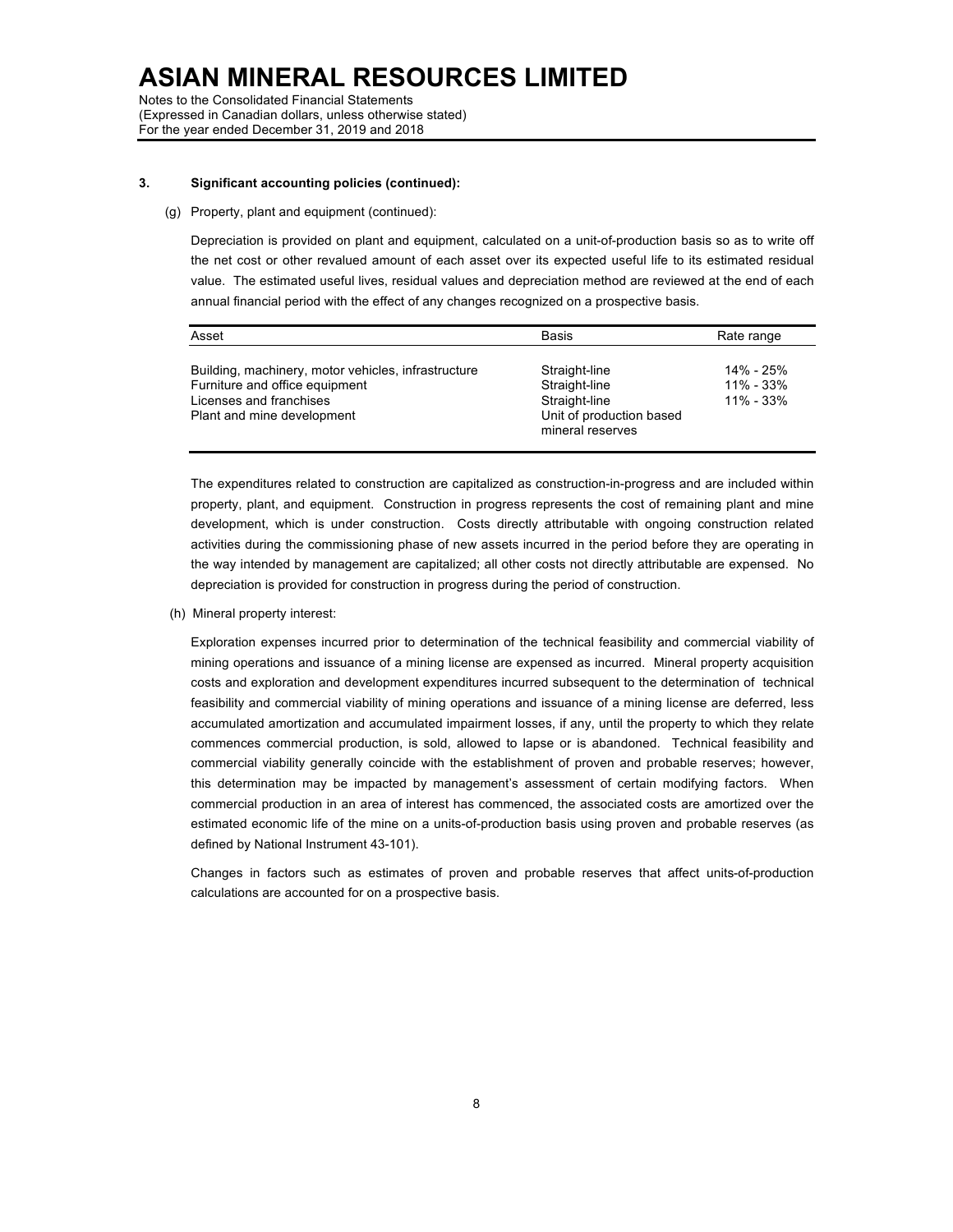Notes to the Consolidated Financial Statements (Expressed in Canadian dollars, unless otherwise stated) For the year ended December 31, 2019 and 2018

#### **3. Significant accounting policies (continued):**

(h) Impairment of long-lived assets:

At the end of each year or at each reporting date, the Company reviews the carrying amounts of its longlived assets to determine whether there is any indication that those assets may be impaired. If any such indication exists, the recoverable amount of the asset is estimated in order to determine the extent of the impairment loss, if any. Where the asset does not generate cash flows that are independent from other assets, the Company estimates the recoverable amount of the cash-generating unit ("CGU") to which the asset belongs.

The recoverable amount of a CGU is the higher of the CGU's fair value less costs to sell and its value-inuse. In assessing value-in-use, the estimated future cash flows are discounted to their present value using a pre-tax discount rate that reflects current market assessment of the time value of money and the risks specific to the asset for which the estimates of future cash flows have not been adjusted.

If the recoverable amount of an asset or CGU is estimated to be less than its carrying amount, the carrying amount of the asset or CGU is reduced to its recoverable amount. Impairment losses are recognized in profit and loss in the period the impairment indicator is identified.

An impairment loss is reversed if there is an indication that there has been a change in the estimates used to determine the recoverable amount. The carrying amount of the asset or CGU is increased to its recoverable amount, but only to the extent that the increased carrying amount does not exceed the carrying amount that would have been determined had no impairment loss been recognized for the asset or CGU in prior years. The reversal of an impairment loss is recognized immediately in profit and loss.

(i) Reserve estimates:

The Company estimates its ore reserves and mineral resources based on information compiled by Qualified Persons as defined in accordance with Canadian Securities Administrators National Instrument 43-101 *Standards for Disclosure of Mineral Projects* ("NI 43-101"). Reserves are used when performing impairment assessments on the Company's mineral property, for forecasting the timing of payment of mine closure, reclamation and rehabilitation costs, and in determining the depletion of mineral properties.

There are numerous uncertainties inherent in estimating ore reserves, and assumptions that are valid at the time of estimation may change significantly when new information becomes available. Changes in the forecasted prices of commodities, exchange rates, production costs, or recovery rates may change the economic status of reserves and may, ultimately, result in changes to reserve estimates. Any adjustments are accounted for prospectively.

(j) Share capital:

Common shares are classified as equity. The Company records proceeds from share issuances net of issue costs and any tax effects. Common shares issued for consideration other than cash are valued at the quoted market price on the date the shares are issued or a price determined using an appropriate formula to represent market value and agreed upon by the governing public stock exchange.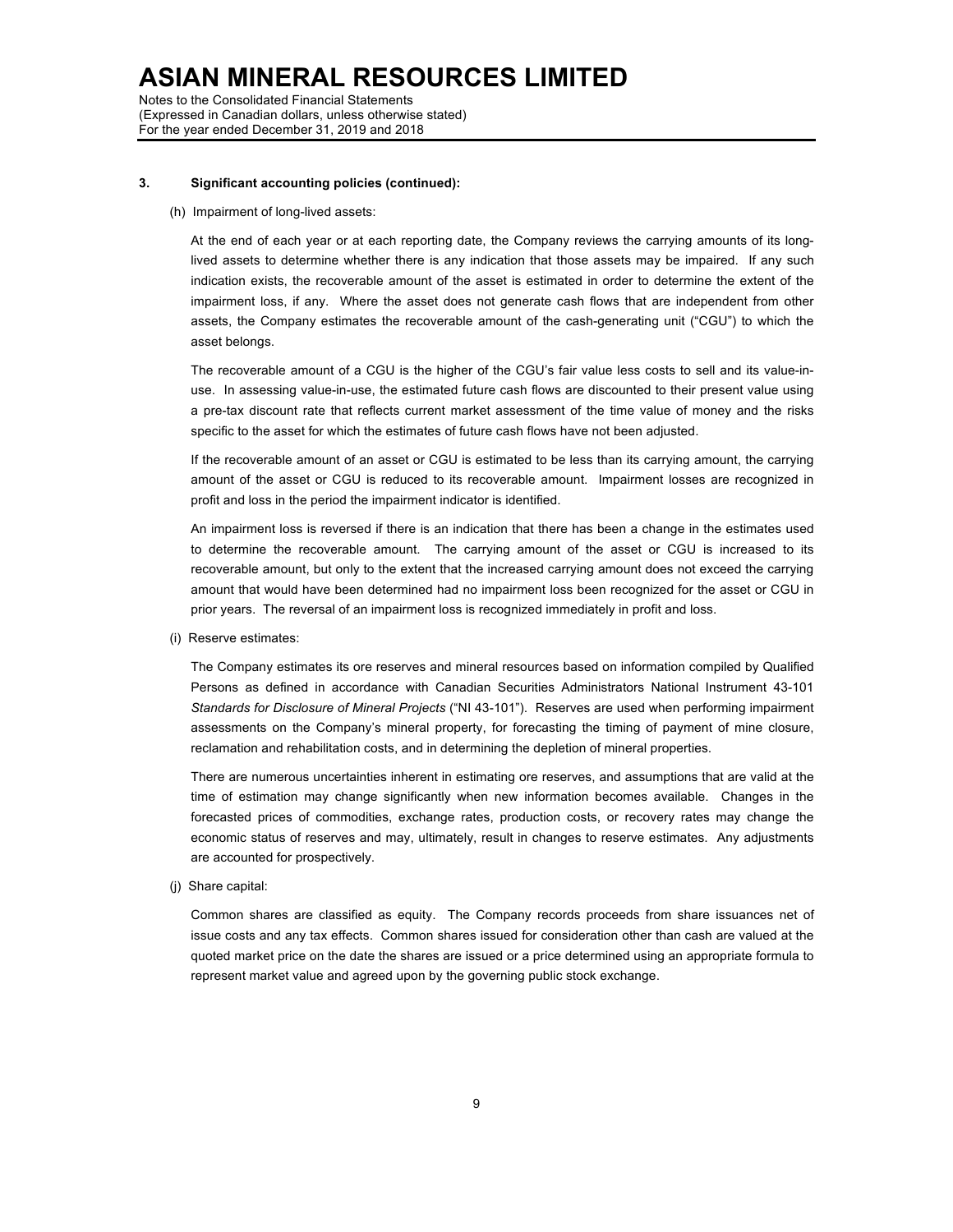Notes to the Consolidated Financial Statements (Expressed in Canadian dollars, unless otherwise stated) For the year ended December 31, 2019 and 2018

#### **3. Significant accounting policies (continued):**

(k) Warrants

From time to time, warrants are issued as part of a unit which is made up of a common share and a full or partial warrant. The warrant allows the holder to acquire common shares of the Company. The Company uses the residual value in assigning the value to the warrant which is included in the warrant reserve in the statement of equity.

(l) Share-based payments:

The Company has a share option plan, under which the fair value of all share-based awards is estimated using the Black-Scholes Option Pricing Model at the grant date and amortized over the vesting periods. An individual is classified as an employee when the individual is an employee for legal or tax purposes (direct employee) or provides services similar to those performed by a direct employee, including directors of the Company. Share-based payments to non-employees are measured at the fair value of the goods or services received, or the fair value of the equity instruments issued if it is determined the fair value of the goods or services received cannot be reliably measured and are recorded at the date the goods or services are received. The amount recognized as an expense is adjusted to reflect the number of awards expected to vest. The offset is credited to share-based payment reserve.

Upon the exercise of the share purchase options, consideration paid together with the amount previously recognized in the share-based payment reserve is recorded as an increase to share capital. Charges for share purchase options that are forfeited before vesting are reversed from the share-based payments reserves. For those share purchase options that expire or are forfeited after vesting, the amount previously recorded in share-based payments reserve is transferred to deficit.

(m) Interest expense:

Interest is recognized using the effective interest method, taking into account the principal outstanding and the effective rate over the period to maturity.

(n) Income taxes:

Income tax expense comprises current and deferred tax. Current tax and deferred tax are recognized in the statement of operations except to the extent that the tax relates to a business combination, or items recognized directly in equity or in other comprehensive income (loss).

A deferred tax asset is recognized for unused tax losses, tax credits, and deductible temporary differences, to the extent that it is probable that future taxable profits will be available against which they can be utilized.

Deferred tax assets are reviewed each reporting date and are reduced to the extent that it is no longer probable that the related tax benefit will be realized.

Deferred tax is recognized in respect of temporary differences between the carrying amounts of assets and liabilities for financial reporting purposes and the amounts used for taxation purposes. Deferred tax is not recognized for the temporary differences arising from the initial recognition of assets or liabilities in a transaction that is not a business combination and that affects neither accounting, nor taxable profit or loss. Deferred tax is measured at the tax rates that are expected to be in effect when temporary differences reverse, based on the laws that have been enacted or substantively enacted at the reporting date. Deferred tax assets and liabilities are offset if there is a legally enforceable right to offset the tax liabilities and assets, and they relate to income taxes levied by the same tax authority.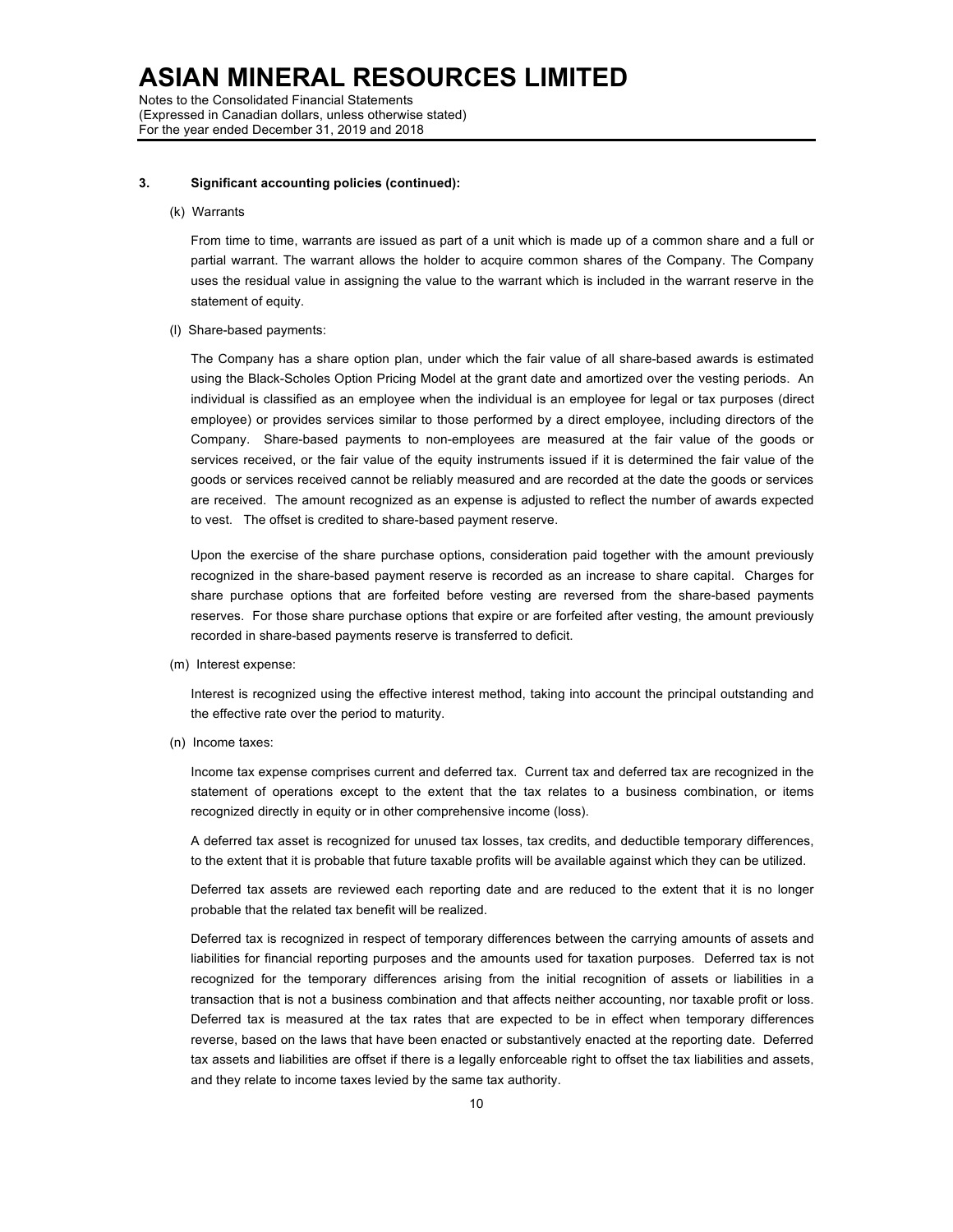Notes to the Consolidated Financial Statements (Expressed in Canadian dollars, unless otherwise stated) For the year ended December 31, 2019 and 2018

### **3. Significant accounting policies (continued):**

#### (o) Financial assets

Financial asset are measured at:

- (i) Amortized cost;
- (ii) Fair Value in Other Comprehensive Income ("FVOCI") debt investment;
- (iii) FVOCI equity investment; and
- (iv) Fair Value Through Profit or Loss ("FVTPL").

The classification depends on the business model in which the financial asset is managed and its contractual cash flow characteristics. Derivatives embedded in contracts where the host is a financial asset in the scope of IFRS 9, Financial Instruments, are never separated. Instead, the hybrid financial instrument as a whole is assessed for classification

A financial asset is measured at amortized cost if it meets both of the following conditions and is not designated as at FVTPL:

- it is held within a business model whose objective is to hold assets to collect contractual cash flows; and - its contractual terms give rise on specified dates to cash flows that are solely payments of principal and interest on the principal amount outstanding.

A debt investment is measured at FVOCI if it meets both of the following conditions and is not designated as at FVTPL:

- it is held within a business model whose objective is achieved by both collecting contractual cash flows and selling financial assets; and

- its contractual terms give rise on specified dates to cash flows that are solely payments of principal and interest on the principal amount outstanding.

On initial recognition of an equity investment that is not held for trading, the Company may irrevocably elect to present subsequent changes in the investment's fair value in OCI. This election is made on an investment-by-investment basis.

All financial assets not classified as measured at amortized cost or FVOCI as described above are measured at FVTPL. This includes all derivative financial assets. On initial recognition, the Company may irrevocably designate a financial asset that otherwise meets the requirements to be measured at amortized cost or at FVOCI as at FVTPL if doing so eliminates or significantly reduces an accounting mismatch that would otherwise arise.

A financial asset (unless it is a trade receivable without a significant financing component that is initially measured at the transaction price) is initially measured at fair value plus, for an item not at FVTPL, transaction costs that are directly attributable to its acquisition.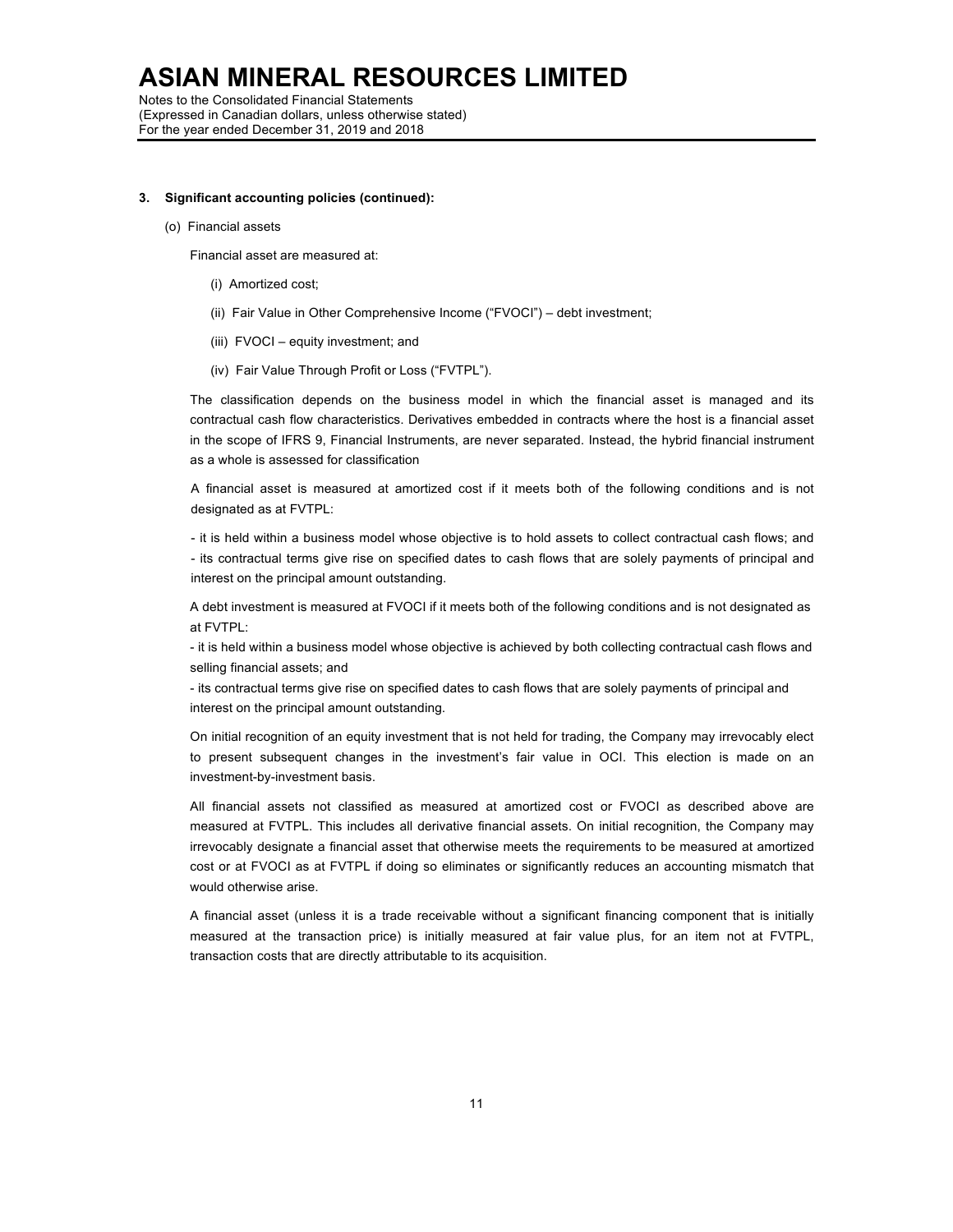Notes to the Consolidated Financial Statements (Expressed in Canadian dollars, unless otherwise stated) For the year ended December 31, 2019 and 2018

### **3. Significant accounting policies (continued):**

#### (o) Financial assets (continued)

The following accounting policies apply to the subsequent measurement of financial assets.

| Financial assets at FVTPL             | These assets are subsequently measured at fair value. Net gains and losses,<br>including any interest or dividend income, are recognized in profit or loss.                                                                                                                                                                                                      |
|---------------------------------------|------------------------------------------------------------------------------------------------------------------------------------------------------------------------------------------------------------------------------------------------------------------------------------------------------------------------------------------------------------------|
| Financial assets at amortized<br>cost | These assets are subsequently measured at amortized cost using the effective<br>interest method. The amortized cost is reduced by impairment losses. Interest income,<br>foreign exchange gains and losses and impairment are recognized in profit or loss.<br>Any gain or loss on derecognition is recognized in profit or loss.                                |
| Debt investments at FVOCI             | These assets are subsequently measured at fair value. Interest income calculated<br>using the effective interest method, foreign exchange gains and losses and<br>impairment are recognized in profit or loss. Other net gains and losses are recognized<br>in OCI. On derecognition, gains and losses accumulated in OCI are reclassified to<br>profit or loss. |
| Equity investments at FVOCI           | These assets are subsequently measured at fair value. Dividends are recognized as<br>income in profit or loss unless the dividend clearly represents a recovery of part of the<br>cost of the investment. Other net gains and losses are recognized in OCI and are<br>never reclassified to profit or loss.                                                      |

#### *Impairment of financial assets*

Financial assets measured at amortized cost, contract assets, and debt investments in FVOCI, but not investments in equity instruments, are assessed for credit impairment under the expected credit loss ("ECL") model of impairment. This impairment model applies to lease receivables, loan commitments, and financial guarantee contracts; the Company has no such items. The financial assets at amortized cost consist of accounts receivables and cash and cash equivalents.

#### *Measurement of ECLs*

ECLs are a probability-weighted estimate of credit losses. Credit losses are measured as the present value of all cash shortfalls (i.e. the difference between the cash flows due to the entity in accordance with the contract and the cash flows that the Company expects to receive). ECLs are discounted at the effective interest rate of the financial asset.

#### *Credit-impaired financial assets*

At each reporting date, the Company assesses whether financial assets carried at amortized cost and debt securities at FVOCI are credit-impaired. A financial asset is 'credit-impaired' when one or more events that have a detrimental impact on the estimated future cash flows of the financial asset have occurred.

#### *Presentation of impairment*

Loss allowances for financial assets measured at amortized cost are deducted from the gross carrying amount of the assets. Impairment losses related to accounts and other receivables are presented separately in the statement of profit or loss and OCI. Impairment losses on other financial assets are presented under 'finance costs', and not presented separately in the statement of profit or loss and OCI due to materiality considerations.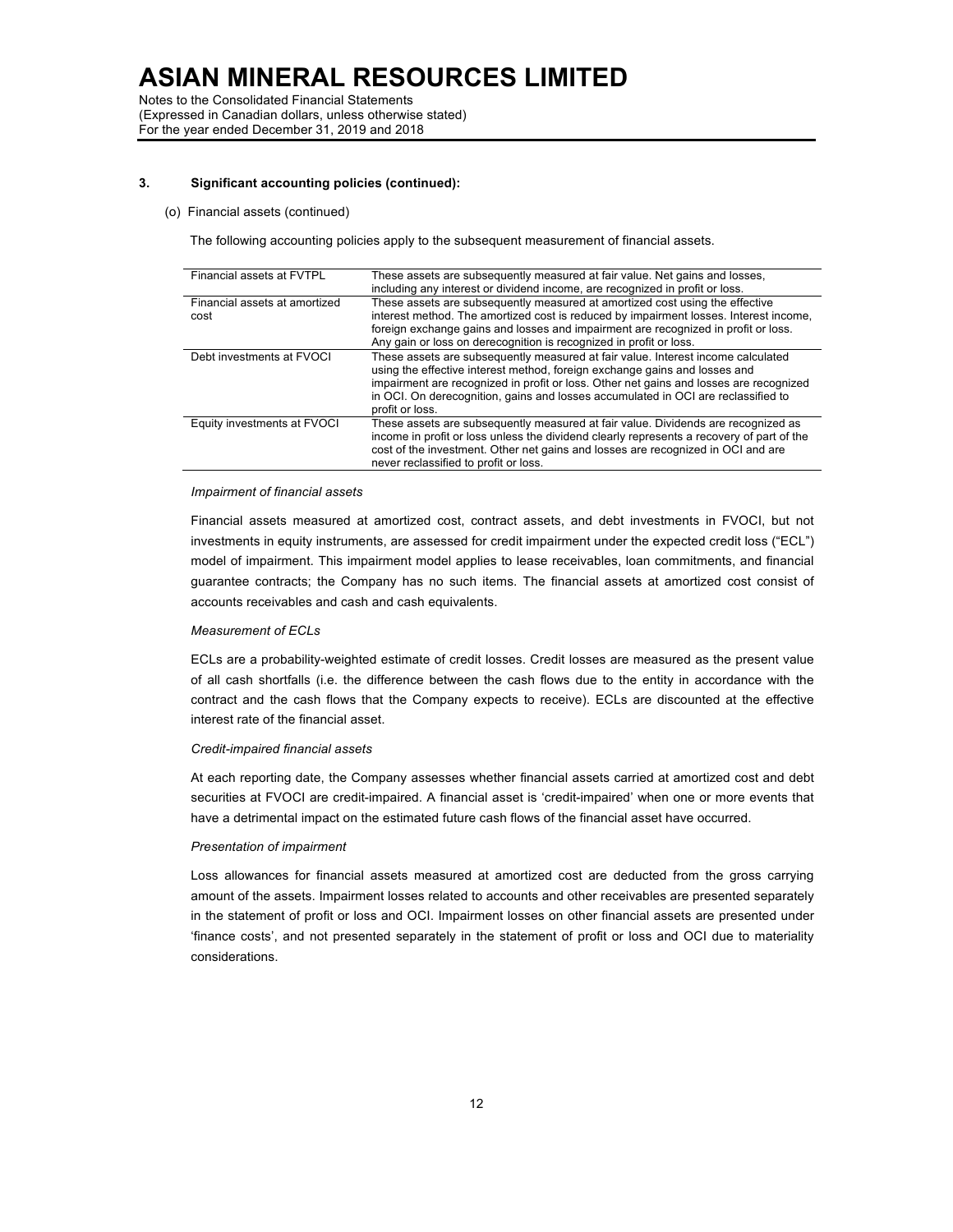Notes to the Consolidated Financial Statements (Expressed in Canadian dollars, unless otherwise stated) For the year ended December 31, 2019 and 2018

#### **3. Significant accounting policies (continued):**

#### (p) Financial liabilities

Financial liabilities are classified as either financial liabilities at fair value through profit or loss or financial liabilities at amortized cost.

Financial liabilities at amortized cost are initially measured at fair value, net of transaction costs incurred and subsequently measured at amortized cost. Any difference between the amounts originally received, net of transaction costs, and the redemption value is recognized in profit or loss over the period to maturity using the effective interest method.

Financial liabilities are classified as current or non-current based on their maturity dates. The Company has classified accounts payable and short term loan as liabilities at amortized cost.

#### *De-recognition of financial liabilities*

The Company de-recognizes financial liabilities when, and only when, the Company's obligations are discharged, cancelled or they expire.

### (q) Earnings (loss) per share:

Basic earnings (loss) per share is calculated by dividing the income (loss) available to common shareholders by the weighted average number of common shares outstanding during the year. For all periods presented, income (loss) available to common shareholders equals the reported income (loss) attributable to the shareholders of the Company.

Diluted earnings (loss) per share is calculated using the treasury stock method. Under the treasury stock method, the weighted average number of common shares issued and outstanding used for the calculation of diluted earnings (loss) per share assumes that the proceeds to be received on the exercise of dilutive stock options and warrants are used to repurchase common shares at the average market price during the year.

#### **4. Changes in accounting standards:**

The accounting policies applied by the Company in these audited condensed consolidated financial statements include the changes in accounting standards listed below.

### IFRS 16 Leases

The Company adopted IFRS 16 Leases ("IFRS 16") on January 1, 2019, which replaced the previous lease standard, IAS 17 Leases. The new standard effectively eliminates the distinction between operating and finance leases for lessees, while lessor accounting remains largely unchanged with the distinction between operating and finance leases retained. This standard had no impact on the Company's financial statements.

## **5. Critical judgments in applying accounting policies:**

The critical judgments that the Company's management has made in the process of applying the Company's accounting policies, apart from those involving estimations (note 6), that have the most significant effect on the amounts recognized in the Company's consolidated financial statements are as follows:

(a) Impairment indicators for mineral property:

Management uses several criteria in its assessment of impairment indicators for mineral property including geologic and metallurgic information, conclusions and recommendations in technical reports, existing permits, and intentions to continue with exploration or to abandon.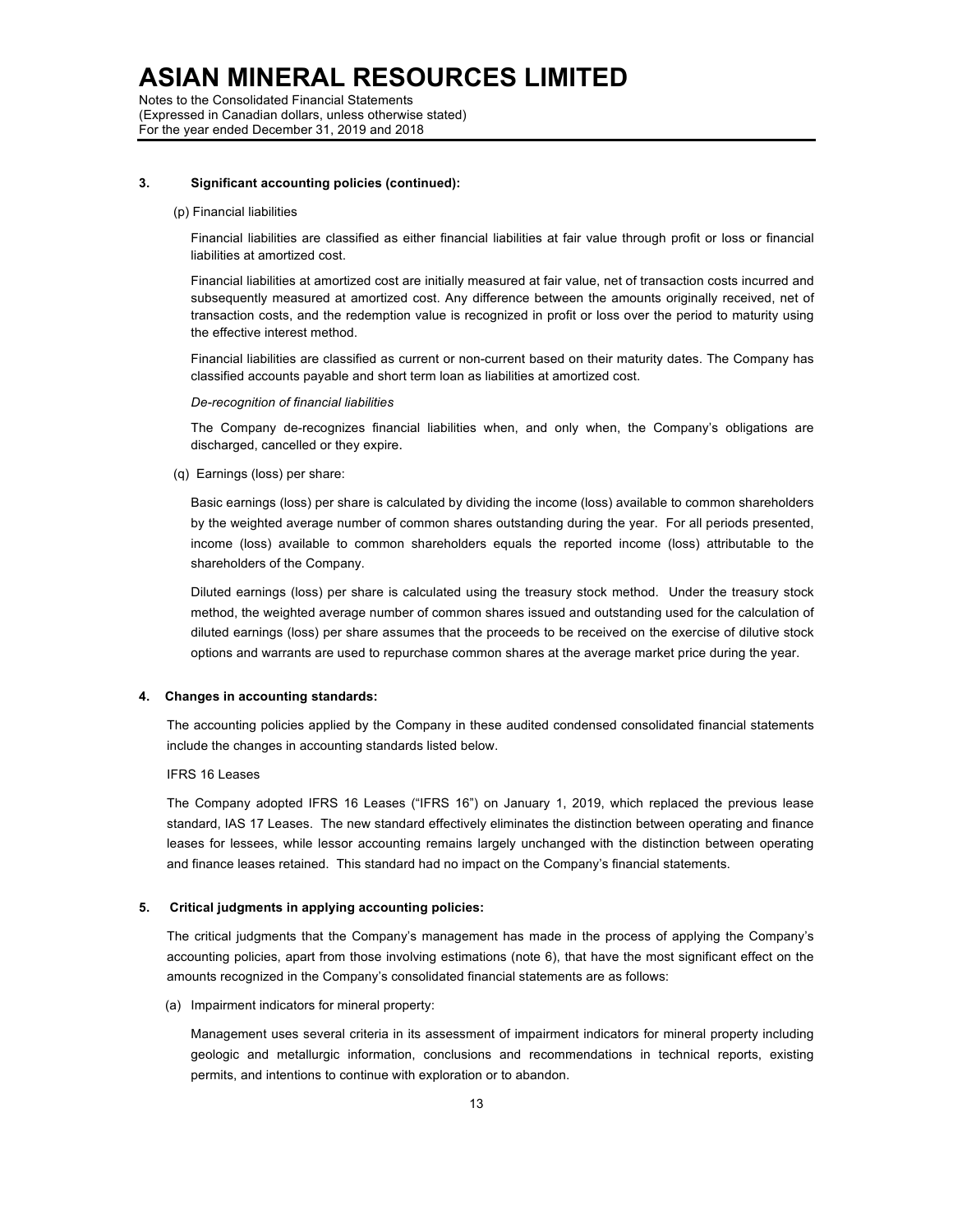Notes to the Consolidated Financial Statements (Expressed in Canadian dollars, unless otherwise stated) For the year ended December 31, 2019 and 2018

#### **5. Critical judgments in applying accounting policies (continued):**

(b) Going concern:

The assessment of the Company's ability to continue as a going concern (note 1) involves judgment regarding its future funding. Judgments must also be made with regard to events or conditions, which might give rise to significant uncertainty.

#### **6. Key sources of estimation uncertainty:**

The preparation of the consolidated financial statements requires management to make estimates and assumptions of the effect of uncertain future events on the carrying amounts of the Company's assets and liabilities at the end of the reporting period. Actual results may differ from those estimates as the estimation process is inherently uncertain. Differences between the actual results and present estimates and assumptions have the potential to materially affect the Company's consolidated financial statements. Estimates are reviewed on an ongoing basis and are based on historical experience and other facts and circumstances. Revisions to estimates and the resulting effect on the carrying amounts of the Company's assets and liabilities are accounted for prospectively.

The significant assumptions about the future and other major sources of estimation uncertainty as at the end of the reporting period that may result in a material adjustment to the carrying amounts of the Company's assets and liabilities are as follows:

(a) Impairment of mineral properties, plant, and equipment:

The Company considers both external and internal sources of information in assessing whether there are any indications that mineral properties, plant, and equipment are impaired. External sources of information the Company considers include changes in the market, economic, and legal environment in which the Company operates that are not within its control and affect the recoverable amount of mineral properties, plant, and equipment. Internal sources include the manner in which mineral properties, plant, and equipment are being used or are expected to be used, and indications of economic performance of the assets.

In determining the recoverable amounts of the Company's mineral properties, plant, and equipment, the Company's management makes estimates of the discounted future after-tax cash flows expected to be derived from its mineral properties using an appropriate discount rate. Reductions in metal price forecasts, increases in estimated future costs of production, increases in estimated future non-expansionary capital expenditures, reductions in the amount of recoverable reserves, resources and exploration potential, and/or adverse current economics can result in a write down of the carrying amounts of the Company's mineral properties, plant, and equipment.

(b) Share-based compensation:

The Company includes an estimate of forfeitures, share price volatility, expected life of awards, and risk-free interest rates in the calculation of the expense related to certain long-term employee incentive plans. These estimates are based on previous experience and may change throughout the life of an incentive plan. Such changes could impact the share-based payments reserve.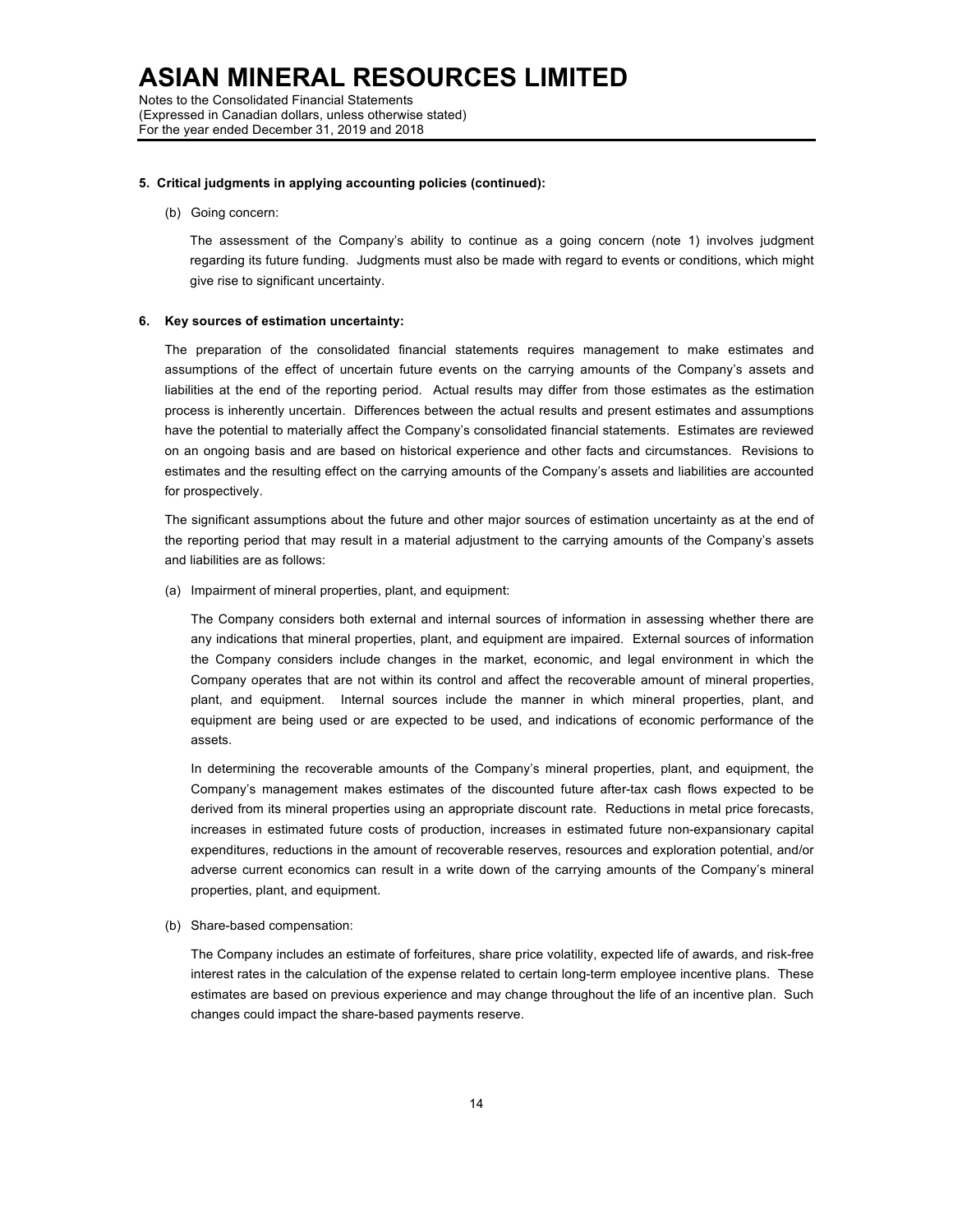Notes to the Consolidated Financial Statements (Expressed in Canadian dollars, unless otherwise stated) For the year ended December 31, 2019 and 2018

## **7. Accounts receivable and prepaid expenses:**

|                                                                  |    | December 31,<br>2019 |    | December 31,<br>2018 |
|------------------------------------------------------------------|----|----------------------|----|----------------------|
| <b>GST</b> refundable<br>Prepaid insurance and other receivables | \$ | 25,858<br>1.108      | S  | 61,728<br>14,625     |
|                                                                  | S  | 26.966               | S. | 76,353               |

## **8. Mineral Property:**

During the quarter ended September 30, 2018 the Company entered into an option agreement with Island Time Exploration Limited ("Island Time") for the exclusive right to acquire up to 75% interest in four mineral titles totalling 3,687 hectares situated east of Duncan, British Columbia in the Victoria Mining Division (the "Holt Option" Agreement), in consideration for a fee of \$100,000, payable by way of a promissory note (note 9). The exercise of the Holt option, which has been subsequently amended, is conditional upon the Company paying the remaining amount payable on the promissory note to Island Time on or before December 31, 2020 (note 9) and incurring an aggregate of \$300,000 of exploration and development expenditures on the property, with \$100,000 on or before December 31, 2020 and \$200,000 on or before December 1, 2021. The claims are subject to a 2% net smelter return royalty.

## **9. Short-term loan:**

|                                        | December 31,<br>2019 |        | December 31,<br>2018 |         |
|----------------------------------------|----------------------|--------|----------------------|---------|
| Promissory note payable to Island Time |                      | 56.925 |                      | 102,314 |

During the year ended December 31, 2019, the Company made principal payments of \$50,000 towards the promissory note. At December 31, 2019 the remaining balance of the promissory note payable to Island Time is for \$50,000 plus accrued interest, is payable on December 31, 2020 and bears interest at 5% per annum.

### **10. Trade payables and accrued liabilities:**

|                                                            |   | December 31,<br>2019 | December 31,<br>2018 |
|------------------------------------------------------------|---|----------------------|----------------------|
| Trade and other payables<br>Due to related party (note 16) | S | 72,993<br>21,650     | 30,907<br>22,550     |
|                                                            | S | 94.643               | 53,457               |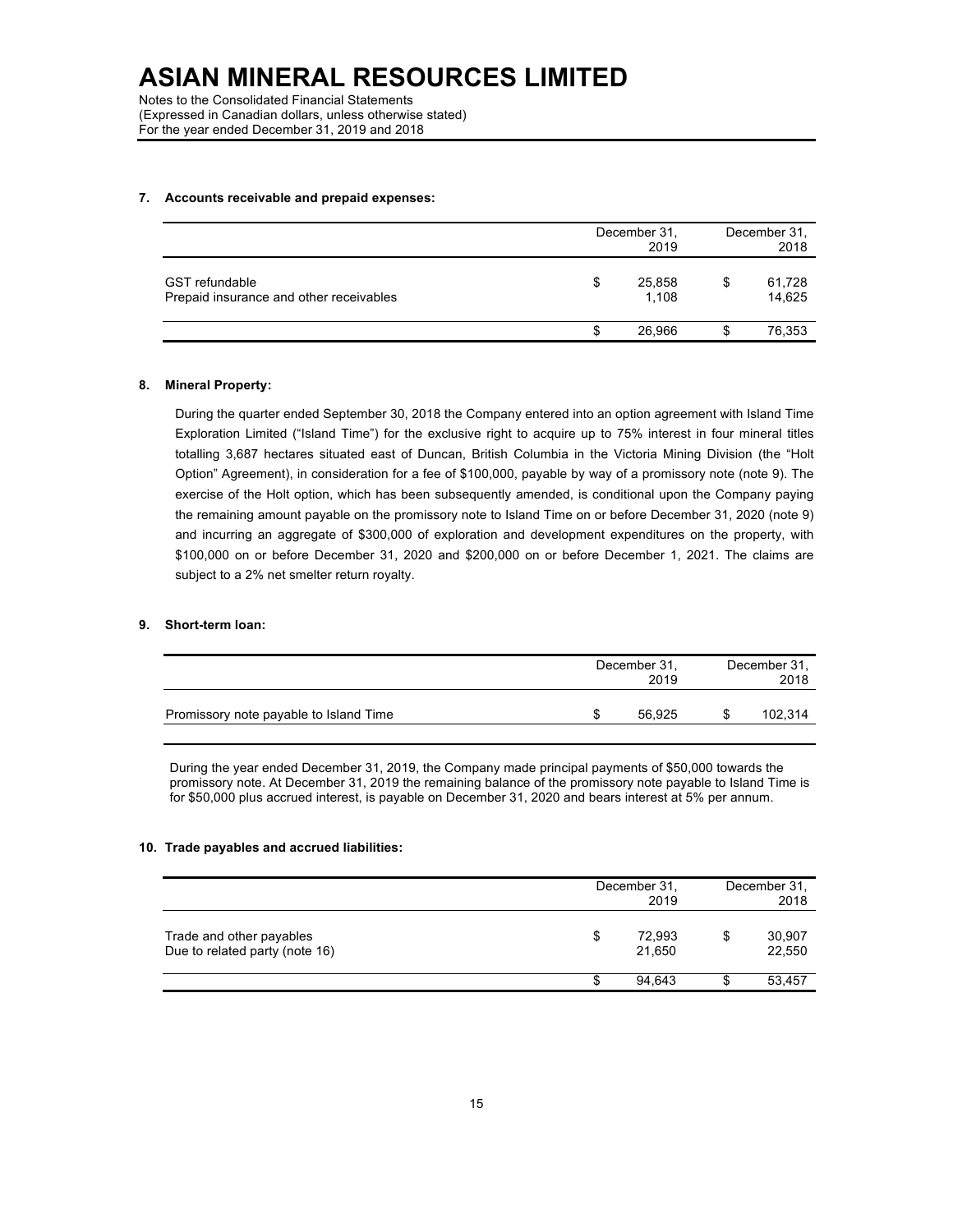Notes to the Consolidated Financial Statements (Expressed in Canadian dollars, unless otherwise stated) For the year ended December 31, 2019 and 2018

#### **11. Investment advances:**

During the quarter ended December 31, 2018 the Company entered into agreements with a group of investors, pursuant to which such investors advanced \$360,000, conditional upon and in anticipation of the Company completing a financing at a future date to be determined. In September 2019, 4,800,000 units were issued to the investors in connection with the advances. Each unit consisted of one common share of the Company, and one common share purchase warrant entitling the holder to acquire one common share at a price of \$0.10 per common share for 24 months (note  $12(d)(i)$ ). All securities issued pursuant to the advances were subject to a four-month hold period.

#### **12. Share capital:**

(a) Authorized:

The Company's share capital consists of an unlimited number of common shares without par value.

#### (b) Share consolidation:

On September 7, 2018, the Company consolidated its common shares on the basis of 200 pre-consolidation common shares for 1 post-consolidation common share. Pre-consolidation the Company had outstanding 795,920,841 common shares. Immediately post-consolidation the Company had outstanding 3,979,629 common shares. All common share and share option information referred to in these financial statements has been presented retrospectively as if the share consolidation had occurred at the beginning of the comparative period (January 1, 2018), unless otherwise stated.

### (c) Issued and outstanding:

|                                                                                                  | Number                 |                    |
|--------------------------------------------------------------------------------------------------|------------------------|--------------------|
|                                                                                                  | of shares              | Amount             |
| Balance, January 1, 2018                                                                         | 3.979.629              | \$128,872,855      |
| Issued to extinguish debt (note $12(d)(i)$ )                                                     | 4,766,808              | 2.383.404          |
| Balance, December 31, 2018                                                                       | 8.746.437              | 131.256.259        |
| Issued by private placement (note $12(d)(i)$ )<br>Issued for investment advances (note 12(d)(i)) | 8,533,333<br>4,800,000 | 640.000<br>360,000 |
| Balance, December 31, 2019                                                                       | 22,079,770             | 132.256.259<br>S.  |

#### (d) Share issuances and Share-based compensation:

(i) Common shares:

In September 2019 the Company completed a non-brokered private placement of 8,533,333 units at a price \$0.075 per unit, for aggregate gross proceeds of \$640,000 and issued 4,800,000 units at a price of \$0.075 to settle \$360,000 of investment advances (Note 11). Each unit consisted of one common share of the Company, and one common share purchase warrant entitling the holder to acquire one common share at a price of \$0.10 per common share for 24 months. All securities issued pursuant to the private placement were subject to a four-month hold period. No finder's fees were paid in connection with the placement.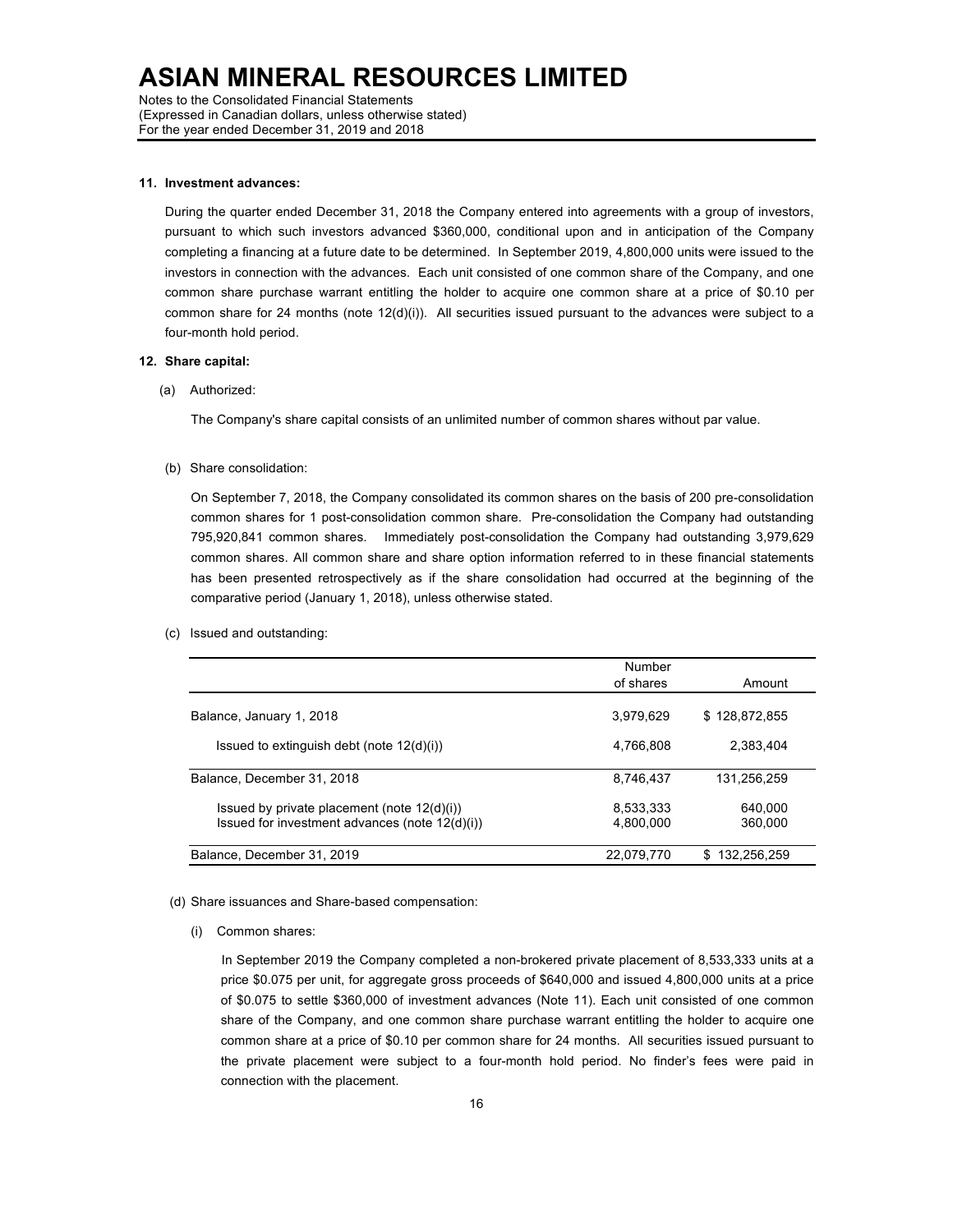Notes to the Consolidated Financial Statements (Expressed in Canadian dollars, unless otherwise stated) For the year ended December 31, 2019 and 2018

### **12. Share capital (continued):**

- (d) Share issuances and Share-based compensation (continued):
	- (i) Common shares (continued):

In the fourth quarter of 2018 the Company issued 4,766,808 common shares to extinguish \$2,383,404 of liabilities pursuant to settlement agreements. The debt settlement included:

- the issue of 685,000 common shares to settle fees outstanding to current and former directors of the Company;
- the issue of 39,796 common shares to the Company's Chief Executive Officer in satisfaction of outstanding compensation;
- the issue of 600,000 common shares to a former Chief Executive Officer to settle a claim brought before the High Court of New Zealand in respect of a dispute over a royalty interest from smelter proceeds and sale of product in connection with the Company's historic operation in Vietnam (note 15); and
- the issue of 3,442,012 common shares to Pala Investments in order to settle amounts owing pursuant to shareholder loans, advisory fees, travel re-imbursement and secondment of personnel.
- (ii) Common share options:

The Company grants share purchase options pursuant to the policies of the TSX-Venture Exchange with respect to eligible persons, exercise price, maximum term, vesting, maximum options per person, and termination of eligible person status. The purpose of the share purchase options is to retain and motivate management, staff, consultants, and other qualified individuals by providing them with the opportunity, through share options, to acquire a proprietary interest in the Company and benefit from its growth.

During the year ended December 31, 2019, there was no share-based compensation expense (December 31, 2018: \$109,045) related to the vesting of share options previously granted to directors and employees.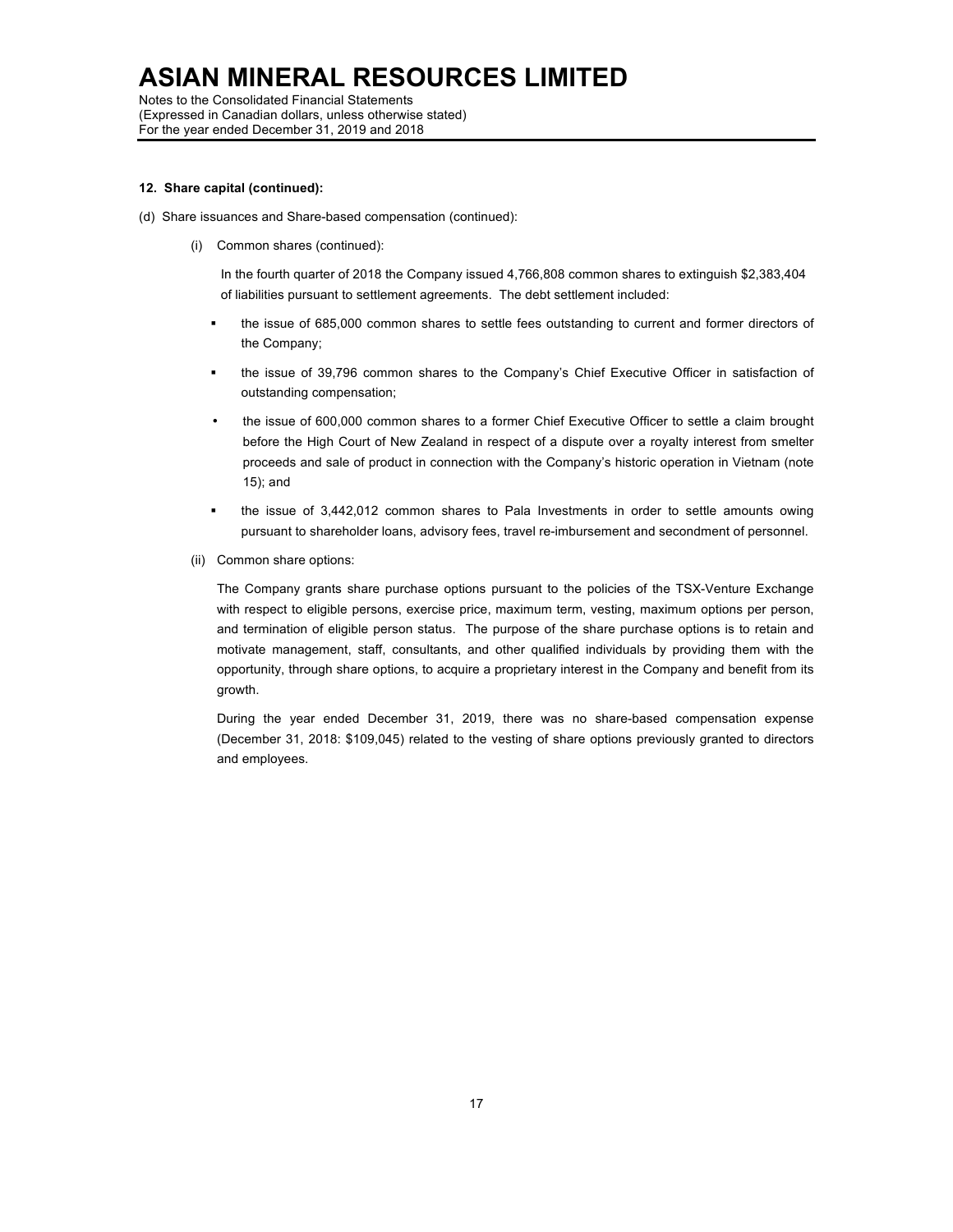Notes to the Consolidated Financial Statements (Expressed in Canadian dollars, unless otherwise stated) For the year ended December 31, 2019 and 2018

### **12. Share capital (continued):**

- (d) Share issuances and Share-based compensation (continued):
	- (ii) Common share options (continued):

The continuity of outstanding share purchase options for the year ended December 31, 2019, is as follows:

| Expiry dates                                                        | Exercise<br>prices                       | Balance<br>December 31.<br>2018     | Granted     | Exercised   | Expired/<br>cancelled/<br>forfeited | Balance<br>December 31.<br>2019 |
|---------------------------------------------------------------------|------------------------------------------|-------------------------------------|-------------|-------------|-------------------------------------|---------------------------------|
| November 5, 2019<br>April 5, 2022<br>April 5, 2022<br>April 5, 2022 | \$10.00<br>\$10.00<br>\$15.00<br>\$20.00 | 3.704<br>75.000<br>75.000<br>75.000 | -<br>۰<br>۰ | -<br>-<br>۰ | (3,704)                             | 75,000<br>75,000<br>75.000      |
|                                                                     |                                          | 228.704                             |             |             | (3,704)                             | 225,000                         |
| Weighted average exercise price                                     |                                          | \$14.92                             |             |             |                                     | \$15.00                         |
| Weighted average remaining life (years)                             |                                          | 3.22                                |             |             |                                     | 2.25                            |

The continuity of outstanding share purchase options for the year ended December 31, 2018, is as follows:

|                                         |            | Balance      |         |           | Expired/   | <b>Balance</b> |
|-----------------------------------------|------------|--------------|---------|-----------|------------|----------------|
|                                         | Exercise   | December 31, |         |           | cancelled/ | December 31.   |
| Expiry dates                            | prices (1) | 2017         | Granted | Exercised | forfeited  | 2018           |
|                                         |            |              |         |           |            |                |
| August 23, 2018                         | \$10.00    | 2.000        |         |           | (2,000)    |                |
| October 23, 2018                        | \$10.00    | 13.566       | ٠       |           | (13, 566)  |                |
| February 1, 2019                        | \$16.00    | 12,683       |         |           | (12, 683)  |                |
| August 22, 2019                         | \$10.00    | 10,000       | ۰       |           | (10,000)   |                |
| November 5, 2019                        | \$10.00    | 8.704        | -       |           | (5,000)    | 3,704          |
| October 2, 2020                         | \$10.00    | 35,000       | ۰       |           | (35,000)   |                |
| April 5, 2022                           | \$10.00    | 75.000       | -       |           |            | 75.000         |
| April 5, 2022                           | \$15.00    | 75,000       | ۰       |           |            | 75,000         |
| April 5, 2022                           | \$20.00    | 75,000       |         |           |            | 75,000         |
|                                         |            | 306,953      |         |           | (78, 249)  | 228,704        |
| Weighted average exercise price         |            | \$13.91      |         |           |            | \$14.92        |
|                                         |            |              |         |           |            |                |
| Weighted average remaining life (years) |            | 3.63         |         |           |            | 3.22           |

As at December 31, 2019, 225,000 share purchase options were exercisable (December 31, 2018: 228,704 options). These options have a weighted average exercise price of \$15.00 per share (December 31, 2018: \$14.92 per share).

### (e) Common share purchase warrants

In September 2019, the Company issued 13,333,333 common share purchase warrants entitling the holder to acquire one common share at a price of \$0.10 per common share for 24 months (note 12(d)(i)). The warrants were valued at \$nil using the residual value method.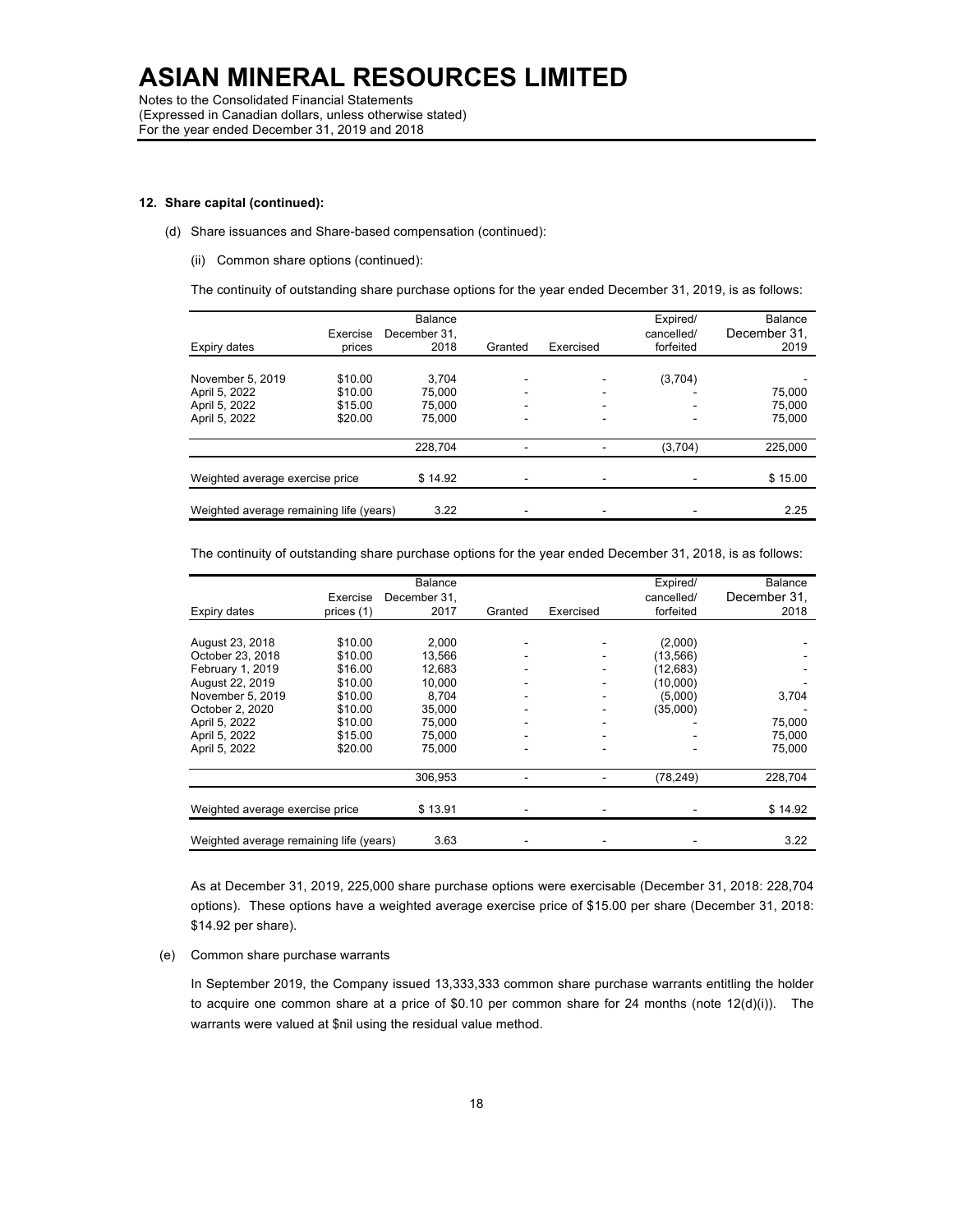Notes to the Consolidated Financial Statements (Expressed in Canadian dollars, unless otherwise stated) For the year ended December 31, 2019 and 2018

### **12. Share capital (continued):**

### (f) Income/ (loss) per share ("EPS"):

The loss and weighted average number of outstanding shares used in the calculation of basic and diluted loss per share are as follows:

|                                                                                         |    | December 31,<br>2019 | December 31.<br>2018 |            |
|-----------------------------------------------------------------------------------------|----|----------------------|----------------------|------------|
|                                                                                         |    |                      |                      |            |
| Net income (loss) for the year ended used in the calculation<br>of basic EPS            | S  | (318, 676)           | S                    | 19,080,045 |
| Weighted average number of outstanding shares for the<br>purpose of basic EPS           |    | 13,080,318           |                      | 5,050,538  |
| Weighted average number of outstanding shares used in the<br>calculation of diluted EPS |    | 13,080,318           |                      | 5,050,538  |
| Basic earnings/(loss) per share                                                         | \$ | (0.02)               | \$                   | 3.78       |
| Diluted earnings/(loss) per share                                                       | \$ | (0.02)               | \$                   | 3.78       |

#### **13. General and administrative expenses:**

|                                                                       |   | 2019             | 2018                         |
|-----------------------------------------------------------------------|---|------------------|------------------------------|
| Salaries, wages and benefits<br>Professional and regulatory<br>Travel | S | 83,817<br>71.632 | 532,931<br>168,332<br>24.224 |
| Office, administrative and share-based compensation                   |   | 49.874           | 187.213                      |
|                                                                       | S | 205.323          | 912.700                      |

### **14. Finance expense:**

|                                                                                                                                    |   | 4.727        | S. | 190.661                     |
|------------------------------------------------------------------------------------------------------------------------------------|---|--------------|----|-----------------------------|
| Foreign contractor tax on interest expense<br>Interest on short term loan<br>Foreign exchange on short term loan and cash balances | S | 4,609<br>118 | S  | 148,562<br>21.710<br>20,389 |
|                                                                                                                                    |   |              |    |                             |
|                                                                                                                                    |   | 2019         |    | 2018                        |
|                                                                                                                                    |   |              |    |                             |

#### **15. Gain on disposal of Vietnam operation:**

On July 17, 2018 the Company sold its 90% ownership interest in the Ban Phuc mine to Ta Khoa Mining Limited ("Ta Khoa"), a company established by AMR's longstanding in-country senior manager, Mr. Stephen John Ennor for a nominal sum. In exchange, Ta Khoa assumed all existing trade payables, tax, and other creditor liabilities of the Company's subsidiary, Ban Phuc Nickel Mines. AMR retains the right to 50% of any sale proceeds in excess of US \$2 million from the sale of the Vietnamese assets completed within 6 months after closing of the sale to Ta Khoa, and 25% of any sale proceeds in excess of US \$2 million from the sale of the Vietnamese assets completed between 6 and 18 months after closing of the sale to Ta Khoa. The Company has determined that it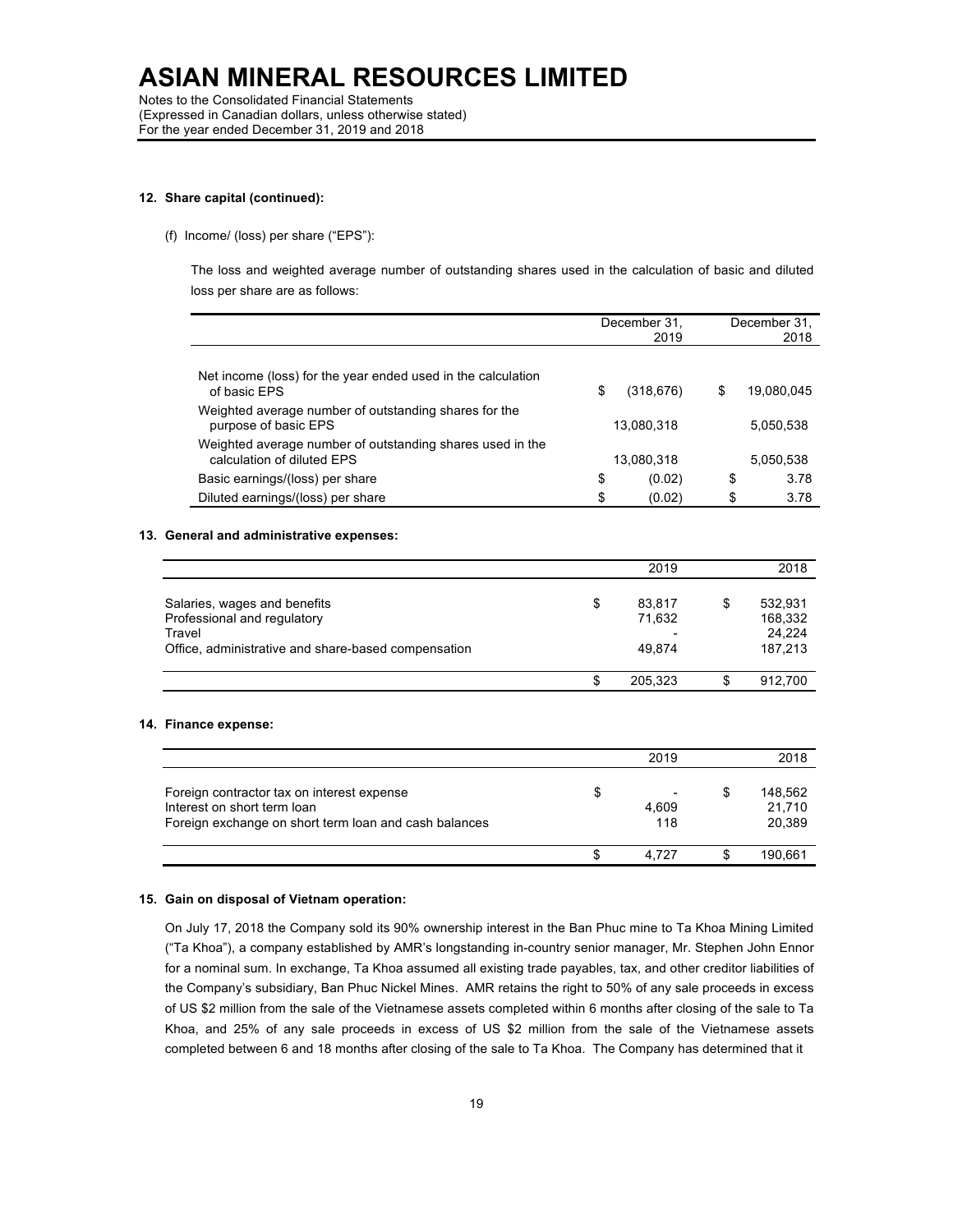Notes to the Consolidated Financial Statements (Expressed in Canadian dollars, unless otherwise stated) For the year ended December 31, 2019 and 2018

### **15. Gain on disposal of Vietnam operation (continued)**

is unlikely that any further consideration will be received in respect of this provision, therefore the total proceeds on disposition of the Ban Phuc mine were determined to be \$ nil.

Detail of the assets and liabilities disposed of resulting in the realization of a gain on the deconsolidation of the Vietnam operation is as follows:

|                                          | June 30         |
|------------------------------------------|-----------------|
|                                          | 2018            |
| Cash and cash equivalents                | \$<br>(16, 142) |
| Accounts receivable and prepaid expenses | (641, 973)      |
| Stock, materials and supply inventory    | (329, 690)      |
| Environmental bond                       | (361, 138)      |
| Trade payables and accrued liabilities   | 92.481          |
| Taxes payable                            | 8,610,536       |
| Other current liabilities                | 907.139         |
| Provision for closure and rehabilitation | 427.104         |
| Other non-current liabilities            | 583.224         |
| Currency translation reserve             | 17,014,947      |
| Non-controlling interest                 | (5,739,889)     |
| Gain on disposal of Vietnam Operations   | 20,546,599      |

### **16. Related party transactions:**

(a) Balances receivable and payable:

The amounts due to a related party and included in accounts payable, are non-interest bearing, unsecured, and due on demand, and comprise the following:

|                         |    | December 31,<br>2019 | December 31,<br>2018 |        |  |
|-------------------------|----|----------------------|----------------------|--------|--|
| Due to a senior officer | ۰D | 21.650               |                      | 22.500 |  |

### (b) Issue of shares for debt:

In November 2018, 4,166,808 common shares were issued to certain of the Company's current and past directors, the Chief Executive Officer and Pala Investments Limited pursuant to settlement agreements for liabilities outstanding (note 12(d)).

(c) Key management personnel:

Key management personnel includes the salaries and consulting fees paid and/or accrued to the Company's senior officers and directors as follows:

|                                                               |    | 2019   |    | 2018               |
|---------------------------------------------------------------|----|--------|----|--------------------|
| Salary<br>Share-based payments, directors and senior officers | S  | 83,817 | \$ | 183,112<br>471.442 |
|                                                               | \$ | 83.817 | S  | 654,554            |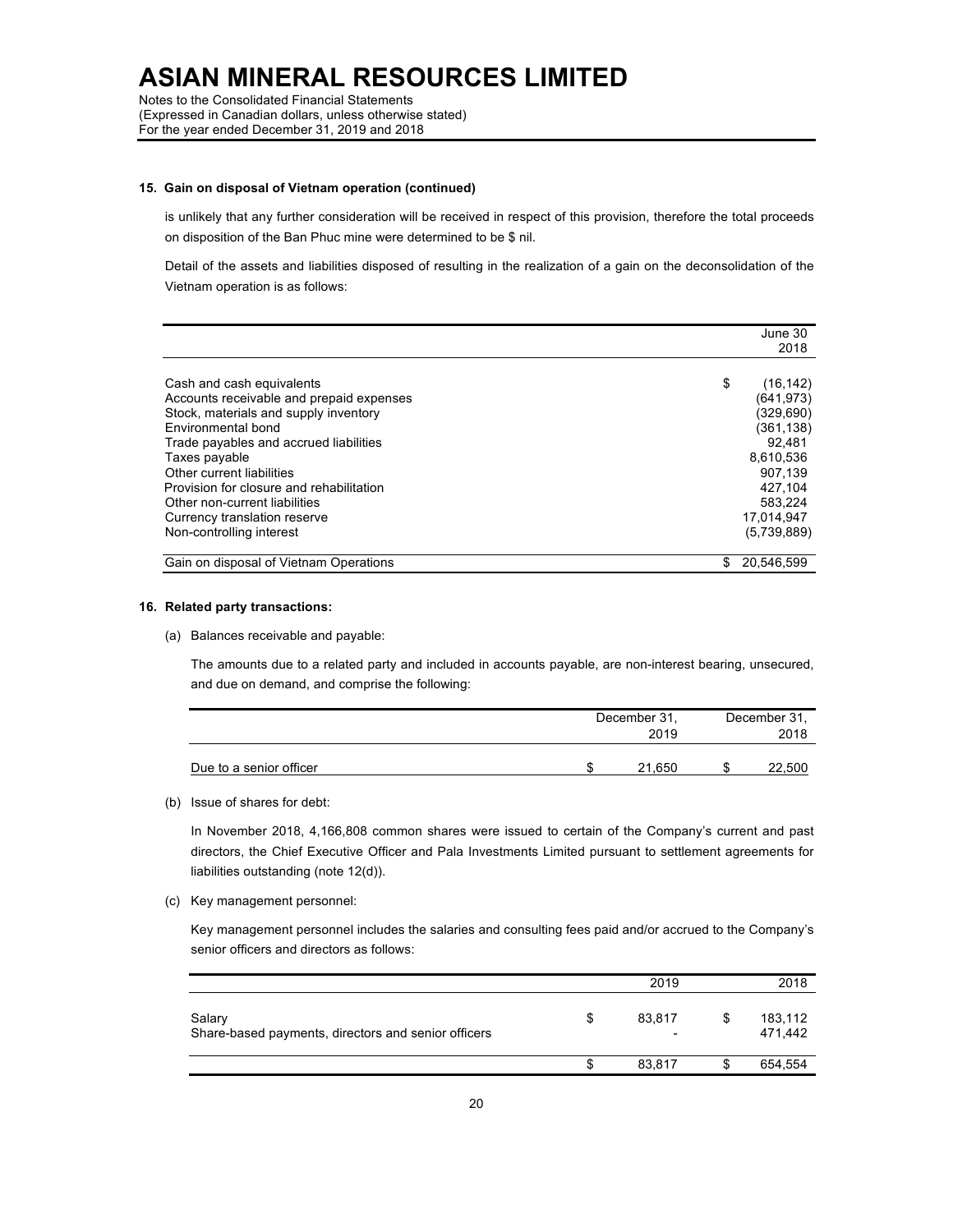Notes to the Consolidated Financial Statements (Expressed in Canadian dollars, unless otherwise stated) For the year ended December 31, 2019 and 2018

#### **16. Related party transactions (continued):**

(c) Key management personnel (continued):

Share-based payments comprise the grant of share options to directors and employees, and the issuance of common shares to certain directors, in lieu of cash payment for director fees. In 2018, 724,796 common shares were issued to current and former directors and the Chief Executive Officer pursuant to settlement agreements on fees and compensation outstanding (note 12(d)).

(d) Pala Investments Limited:

During the 2018 second quarter, the Company obtained loans of US\$180,000, US\$380,000, and US \$70,000 from Pala, the majority shareholder of the Company. The funds from these loans were used to complete employee termination payments and certain other costs to prepare BPNM for potential sale, restructuring or liquidation, along with covering on-going administrative operating costs. These loans were settled with cash payments or issuance of common shares during the year.

In October 2018, the Company settled outstanding liabilities related to \$886,974 payable for advisory fees, secondment of personnel, and traveling costs reimbursements during the 2015 through 2018 years and shareholder loans and accrued interest outstanding in the amount of \$834,032, by issuing to Pala 3,442,012 common shares of the Company.

On June 11, 2019 Pala sold 4,447,947 shares of the Company, such that as of December 31, 2019 Pala owned less than 10% of the Company's shares outstanding.

### **17. Segment information:**

The Company conducts its business as a single reportable operating segment. Currently, the Company has an option on an exploration property located in Canada.

## **18. Income tax:**

The Company's income tax recovery differs from the amounts computed by applying the Canadian statutory rate of 26.5% as follows:

|                                                                                                                                                        | 2019                      |    | 2018                                                        |
|--------------------------------------------------------------------------------------------------------------------------------------------------------|---------------------------|----|-------------------------------------------------------------|
| Net income (loss) for the year before income tax                                                                                                       | \$<br>(318,676)           | S  | 19,080,045                                                  |
| Expected tax recovery (expense)<br>Different in tax rates between jurisdictions<br>Permanent differences<br>Change in unrecognized deferred tax assets | \$<br>84.449<br>(84, 449) | S  | (5,056,212)<br>33,756,293<br>(16,928,070)<br>(11, 772, 011) |
| Deferred income tax recovery                                                                                                                           | \$                        | \$ |                                                             |
| Unrecognized deferred tax assets:                                                                                                                      |                           |    |                                                             |
| Deferred financing costs<br>Other<br>Net losses:                                                                                                       | \$                        | \$ | 5,565                                                       |
| Canada                                                                                                                                                 | 19,777,411                |    | 22,802,808                                                  |
|                                                                                                                                                        | \$<br>19.777.411          | \$ | 22.808.373                                                  |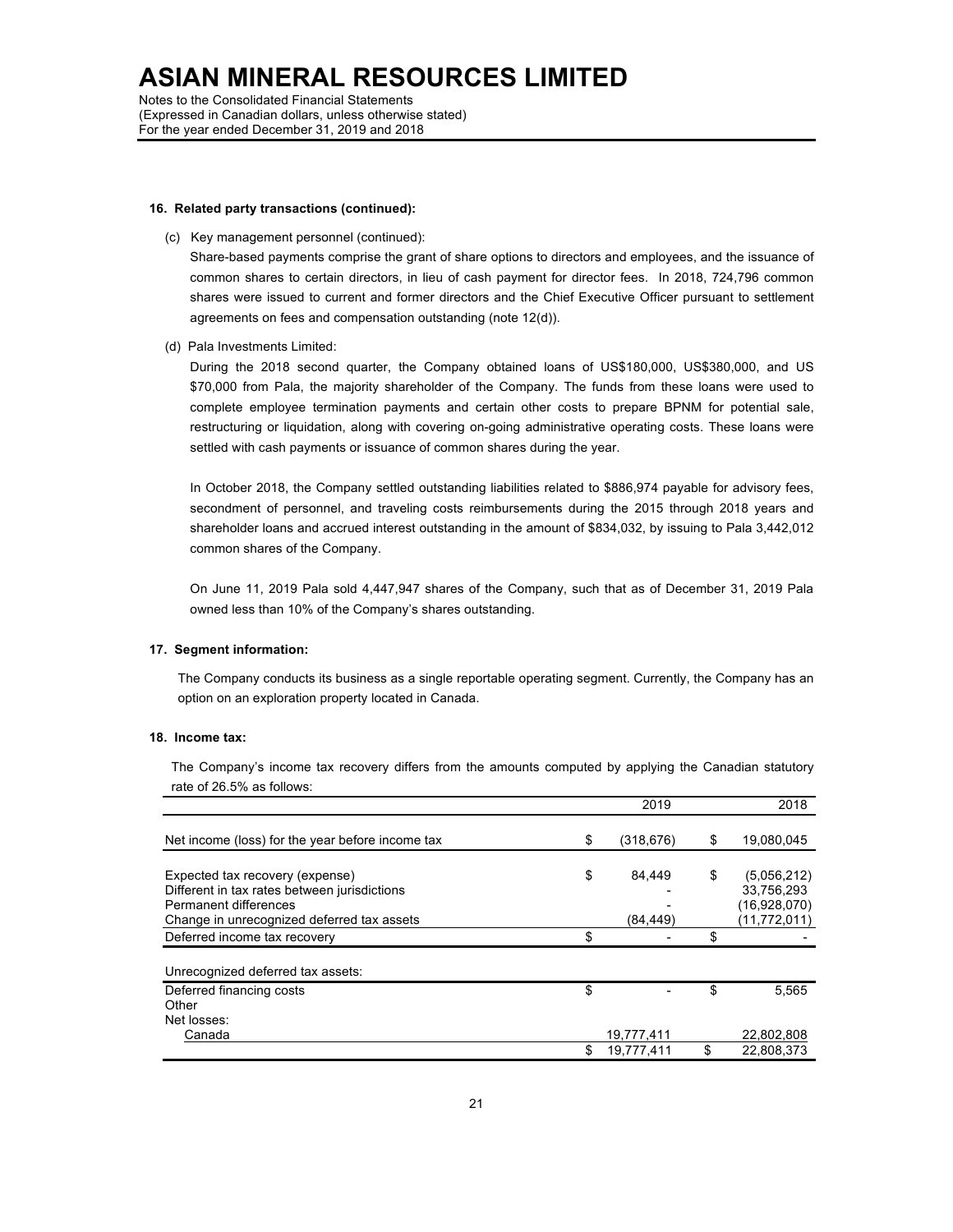Notes to the Consolidated Financial Statements (Expressed in Canadian dollars, unless otherwise stated) For the year ended December 31, 2019 and 2018

#### **18. Income tax (continued):**

As at December 31, 2019, the Company had tax losses of \$74,631,741 that expire between 2020 and 2039. At December 31, 2019, the Company had deductible temporary differences other than tax losses of \$nil (2018 - \$20,611) for which deferred tax assets have not been recognized because it is not probable that future taxable profits will be available against which the Company can utilize the benefits.

### **19. Supplemental cash flow information:**

|                                                                                                                                                                                                                                                                   |   | 2019    |   | 2018      |
|-------------------------------------------------------------------------------------------------------------------------------------------------------------------------------------------------------------------------------------------------------------------|---|---------|---|-----------|
| Supplemental information:<br>Interest received                                                                                                                                                                                                                    | S | 4.654   | S | 1.545     |
| Non-cash operating, financing and investing transactions:<br>Shares issued in settlement of outstanding liabilities (Note 12(d)(i))<br>Shares issued in settlement of investment advance (Note 12(d)(i))<br>Movement from share-based payments reserve to deficit |   | 360.000 |   | 2.383.404 |
| for forfeited options                                                                                                                                                                                                                                             |   | 21.218  |   | 400,906   |

## **20. Financial risk management:**

(a) Credit risk:

Credit risk is the risk of an unexpected loss if a customer or third party to a financial instrument fails to meet its contractual obligations. The Company is subject to credit risk on the cash balances at the bank, its shortterm guaranteed investment certificates and accounts receivable. The majority of the Company's cash balances are held with major Canadian banks and in the view of the Board are considered creditworthy. The Company only deals with reputable financial institutions and regularly assesses international exposure and market risk. The Company has a small investment in Canadian based banking institutions, authorized under the Bank Act to accept deposits, which may be eligible for deposit insurance provided by the Canadian Deposit Insurance Corporation. As at December 31, 2019, the Company had GST refundable and other prepaid and receivables, in the amount of \$26,966, that were not considered past due.

(b) Liquidity risk:

Liquidity risk is the risk that the Company will not be able to meet its financial obligations as they fall due. The Company has in place a planning and budgeting process to aid in determining the funds required to support normal operating requirements on an ongoing basis, including its capital development and exploration expenditures. As at December 31, 2019, the Company had cash and cash equivalents of \$493,045 (December 31, 2018- \$126,037) and accounts payable, accrued liabilities and other current liabilities of \$151,568 (December 31, 2018 - \$515,271) (see Note 1).

The Company's primary market risks include changes in foreign exchange and interest rates on financial instruments in other than Canadian dollars. At December 31, 2019, the Company had no hedging agreements in place with respect to metal prices or exchange rates.

- (c) Market risk:
	- (*i*) Currency risk:

The Company currently has no currency risk.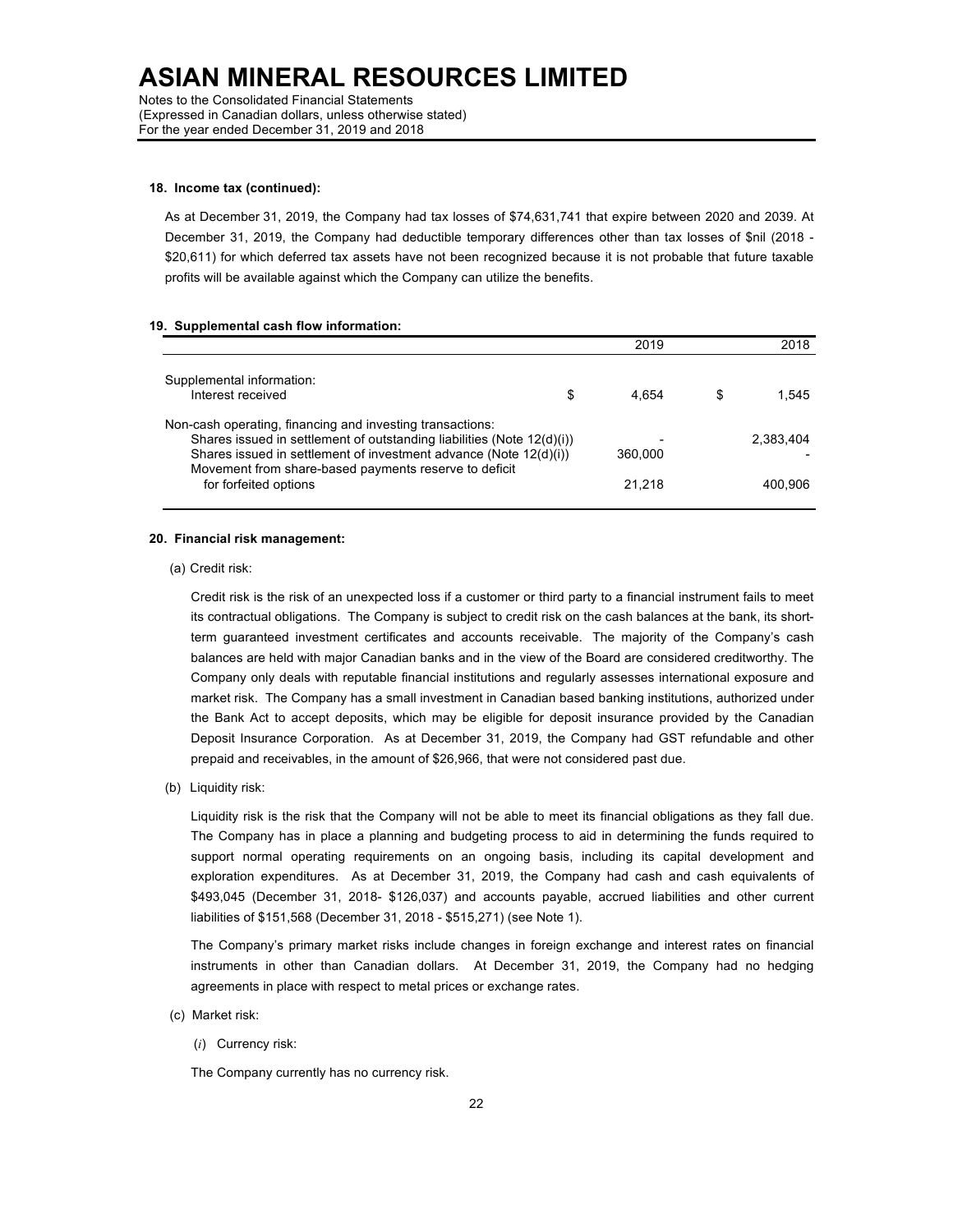Notes to the Consolidated Financial Statements (Expressed in Canadian dollars, unless otherwise stated) For the year ended December 31, 2019 and 2018

### **20. Financial risk management (continued):**

- (c) Market risk (continued):
	- (*ii*) Interest rate risk:

Interest rate risk is the risk that the fair value or future cash flows of a financial instrument will fluctuate because of changes in market interest rates.

The Company's cash and cash equivalents attract interest at floating rates and have maturities of 90 days or less. The interest is typical of Canadian banking rates, which are at present historically low; however, the Company's conservative investment strategy mitigates the risk of deterioration to capital invested. A change of 100 basis points in the interest rate would not be material to the consolidated financial statements.

(*iii*) Commodity price risk:

The Company currently has no sale of commodities, as it does not have a producing asset. Metal prices have historically fluctuated significantly and are affected by numerous factors outside of the Company's control, including, but not limited to, industrial and retail demand, central bank lending, forward sales by producers and speculators, levels of worldwide production, short-term changes in supply and demand due to speculative hedging activities, and certain other factors. The Company has not engaged in any hedging activities to reduce its exposure to commodity price risk.

(d) Financial assets and liabilities:

As at December 31, 2019, the carrying and fair values of the Company's financial instruments by category are as follows:

|                                                                                               | Amortized cost | Financial<br>liabilities | Fair value             | Less than 1<br>year    | 1 to $3$<br>vears |
|-----------------------------------------------------------------------------------------------|----------------|--------------------------|------------------------|------------------------|-------------------|
| <b>Financial assets</b><br>Cash and cash<br>equivalents                                       | \$493,045      |                          | \$493,045              | \$493,045              | \$                |
| Accounts receivable<br>and prepaid expenses                                                   | 26,966         |                          | 26.966                 | 26.966                 |                   |
| <b>Total financial assets</b>                                                                 | \$520,011      |                          | \$520,011              | \$520,011              | \$                |
| <b>Financial liabilities</b><br>Short-term loans<br>Trade payables and<br>accrued liabilities |                | \$<br>56.925<br>94,643   | \$<br>56.925<br>94,643 | \$<br>56.925<br>94,643 | \$                |
| Total financial liabilities                                                                   |                | \$150,568                | \$150,568              | 150,568<br>\$          | \$                |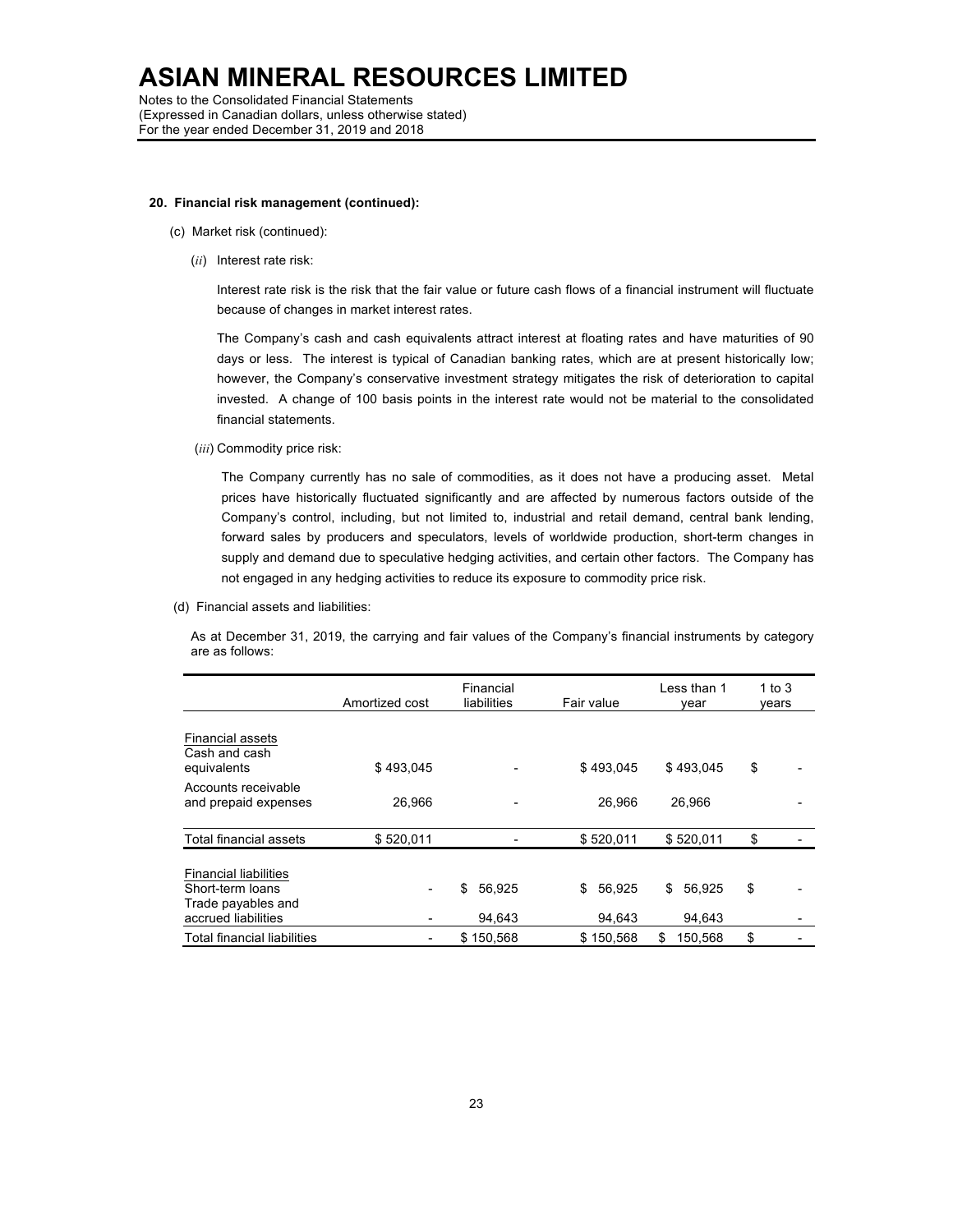Notes to the Consolidated Financial Statements (Expressed in Canadian dollars, unless otherwise stated) For the year ended December 31, 2019 and 2018

### **20**. **Financial risk management (continued):**

#### (e) Fair value:

All financial instruments measured at fair value are categorized into one of three hierarchy levels, described below, for disclosure purposes. Each level is based on the transparency of the inputs used to measure the fair values of assets and liabilities:

- Level 1 Values based on unadjusted quoted prices in active markets that are accessible at the measurement date for identical assets and liabilities.
- Level 2 Values based on quoted prices in markets that are not active or model inputs that are observable either directly or indirectly for substantially the full contractual term of the asset or liability.
- Level 3 Values based on prices or valuation techniques that require inputs that are both unobservable and significant to the overall fair value measurement.

The carrying values of cash and cash equivalents, accounts receivable and accounts payable and accrued liabilities and other current liabilities approximate their respective fair values due to the short-term nature of these instruments.

The Company has no financial assets or liabilities, recorded at fair value, included in Level 1 or 3 of the fair value hierarchy.

#### **21. Capital management:**

The Company manages its capital structure and makes adjustment to it, in order to have the funds available to support its exploration, development, and other activities. The adequacy of the capital structure is assessed on an ongoing basis and adjusted as necessary after taking into consideration the Company's strategy, the metals markets, the mining industry, economic conditions, and the associated risks. The Company's capital management approach is reviewed on an ongoing basis. The Company is not subject to externally imposed capital requirements.

### **22. Decklar share purchase agreement:**

On November 20, 2019 the Company announced that it had entered into an agreement to acquire all the issued and outstanding shares of Nigerian- based Decklar Petroleum Limited ("Decklar"). Decklar's sole asset is a Risk Service Agreement ("RSA") with Millenium Oil and Gas Company Limited ("Millenium"). Millenium is the owner of the Oza Field located onshore in the northern part of Oil Mining License 11 in the Eastern Niger Delta of Nigeria. The RSA entitles Decklar to cost recovery and a share of distributable funds from the Oza Field in exchange for technical and financial support. Closing of the proposed acquisition is subject to certain customary conditions, including the exercise of at least 10,000,000 of the 13,333,333 outstanding common share purchase warrants of the Company. The outside date to close this transaction has been extended subsequent to December 31, 2019 to September 30, 2020. As part of the extension there is a fee payable to Decklar of \$250,000 of which \$200,000 has been paid subsequent to December 31, 2019.

The aggregate purchase price (the "Purchase Price") is payable through the issuance of up to 30,000,000 common shares of the Company ("Shares"). Of the aggregate Purchase Price, 22,000,000 Shares are payable upon closing of the Acquisition with the balance of 8,000,000 Shares being payable only if the Oza Field achieves a minimum production rate within 12 months of closing as more fully described below.